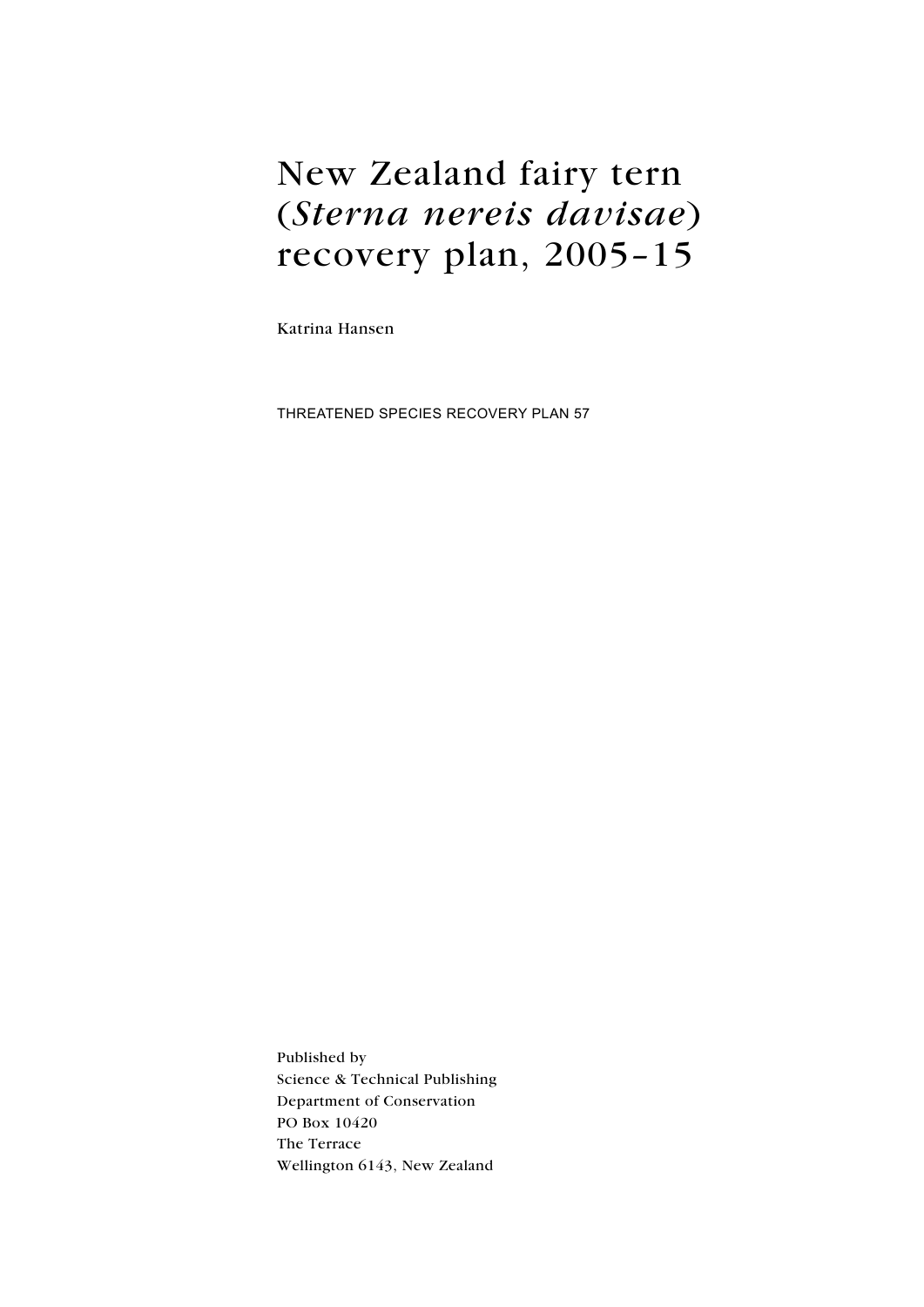Cover: Adult New Zealand fairy tern at Waipu Wildlife Refuge, 27 December 2004. Photo: Katrina Hansen

The General Manager Operations (Northern) of the Department of Conservation formally approved this plan in August 2006. A review of the plan is due after 10 years, in 2015, or sooner if new information or technology leads to a significant change in management direction. This plan will remain operative until a new plan has been prepared and approved, or become redundant if recovery is achieved and management effort enters a 'maintenance phase'.

Individual copies are printed, and are also available from the departmental website in pdf form. Titles are listed in our catalogue on the website, refer www.doc.govt.nz under Publications, then Science and Research.

© Copyright November 2006, New Zealand Department of Conservation

ISSN 1170–3806 ISBN 0–478–14130–0

This report was prepared for publication by Science & Technical Publishing; editing and layout by Ian Mackenzie. Publication was approved by the Chief Scientist (Research, Development & Improvement Division), Department of Conservation, Wellington, New Zealand.

In the interest of forest conservation, we support paperless electronic publishing. When printing, recycled paper is used wherever possible.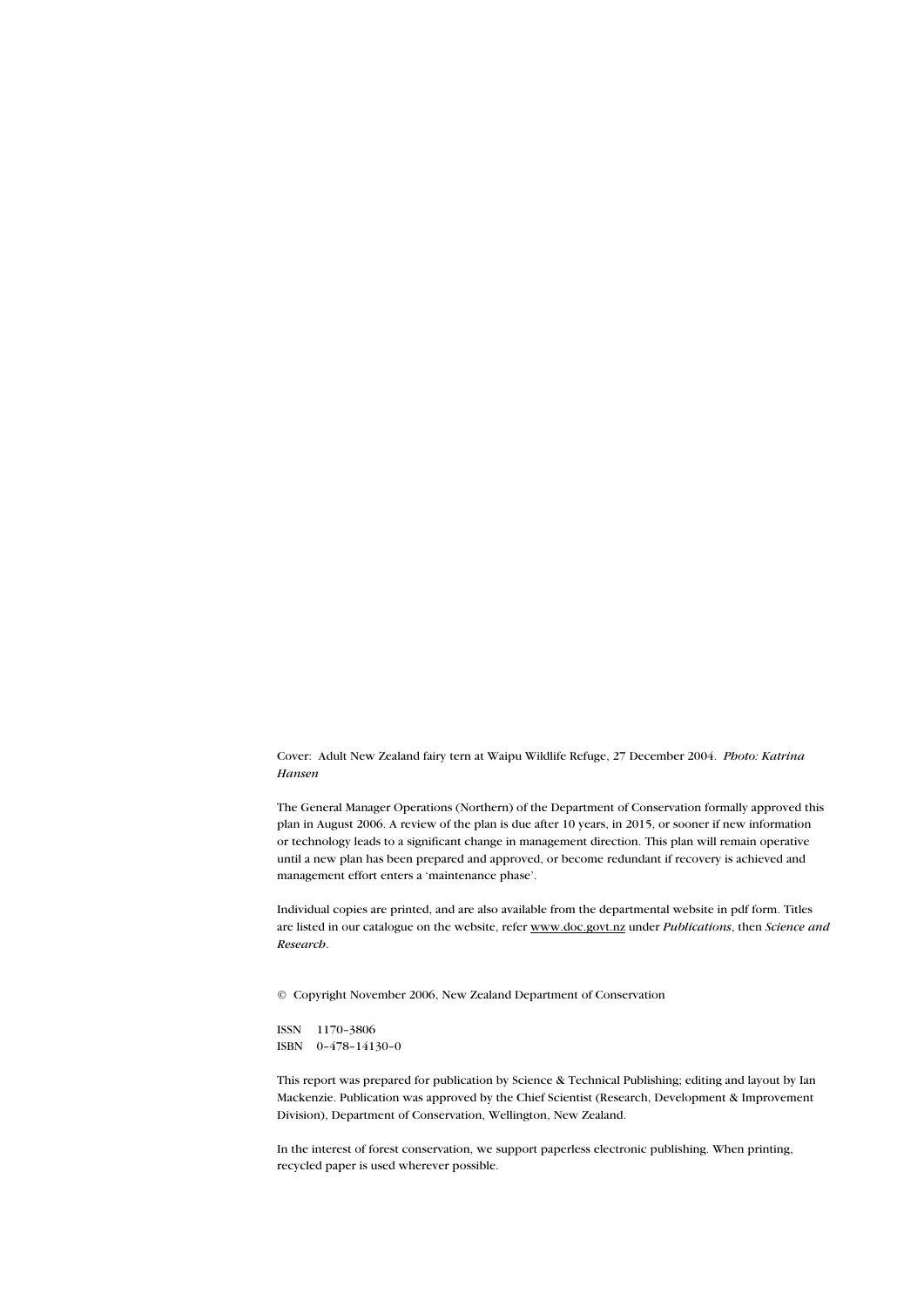## **CONTENTS**

|    | Abstract |                |                                                              | 5  |  |  |
|----|----------|----------------|--------------------------------------------------------------|----|--|--|
| 1. |          | Introduction   |                                                              | 6  |  |  |
| 2. |          |                | Plan term and review date                                    | 6  |  |  |
| 3. | Context  |                |                                                              | 7  |  |  |
|    | 3.1      |                | Overview of the species                                      | 7  |  |  |
|    |          | 3.1.1          | Species ecology and biology                                  | 7  |  |  |
|    |          | 3.1.2          | Status and species recovery principles                       | 7  |  |  |
|    |          | 3.1.3          | Past and present distribution                                | 8  |  |  |
|    |          | 3.1.4          | Agents of decline, and threats                               | 8  |  |  |
|    |          | 3.1.5          | Past and current management                                  | 8  |  |  |
|    |          | 3.1.6          | Preferred option for recovery                                | 9  |  |  |
|    | 3.2      |                | Strategic directives                                         | 10 |  |  |
|    | 3.3      |                | Cultural importance                                          | 10 |  |  |
|    | 3.4      |                | Public awareness                                             | 10 |  |  |
| 4. |          | Goals 11       |                                                              |    |  |  |
|    | 4.1      |                | Long-term recovery goal                                      | 11 |  |  |
|    | 4.2      |                | Goals for the term of this plan                              | 11 |  |  |
|    |          | 4.2.1          | Management                                                   | 11 |  |  |
|    |          | 4.2.2          | Community relations                                          | 11 |  |  |
|    |          | 4.2.3          | Research                                                     | 11 |  |  |
| 5. |          | Implementation |                                                              |    |  |  |
|    | 5.1      |                | Management                                                   | 12 |  |  |
|    |          | 5.1.1          | Topic 1—Protection of the breeding population (Goal 1)       | 12 |  |  |
|    |          | 5.1.2          | Topic 2-Maximise productivity (Goal 1)                       | 12 |  |  |
|    |          | 5.1.3          | Topic 3-Population parameters and dynamics (Goal 1)          | 13 |  |  |
|    |          | 5.1.4          | Topic 4—Legal protection and maintenance of breeding         |    |  |  |
|    |          |                | and flock sites (Goal 1)                                     | 13 |  |  |
|    | 5.2      |                | Community relations                                          | 14 |  |  |
|    |          | 5.2.1          | Topic 5—Raise public awareness of the need for conservation, |    |  |  |
|    |          |                | and increase community involvement (Goal 2)                  | 14 |  |  |
|    |          | 5.2.2          | Topic 6-Involvement of volunteers in the conservation        |    |  |  |
|    |          |                | of NZ fairy terns (Goal 3)                                   | 14 |  |  |
|    | 5.3      | Research       |                                                              | 15 |  |  |
|    |          | 5.3.1          | Topic 7—Factors restraining recruitment and population       |    |  |  |
|    |          |                | growth (Goal 4)                                              | 15 |  |  |
|    |          | 5.3.2          | Topic 8-Agent(s) of decline (Goal 4)                         | 15 |  |  |
|    |          | 5.3.3          | Topic 9-Assess impacts of current management regime          |    |  |  |
|    |          |                | (Goal 4)                                                     | 16 |  |  |
|    |          | 5.3.4          | Topic 10-Other research issues (Goal 5)                      | 16 |  |  |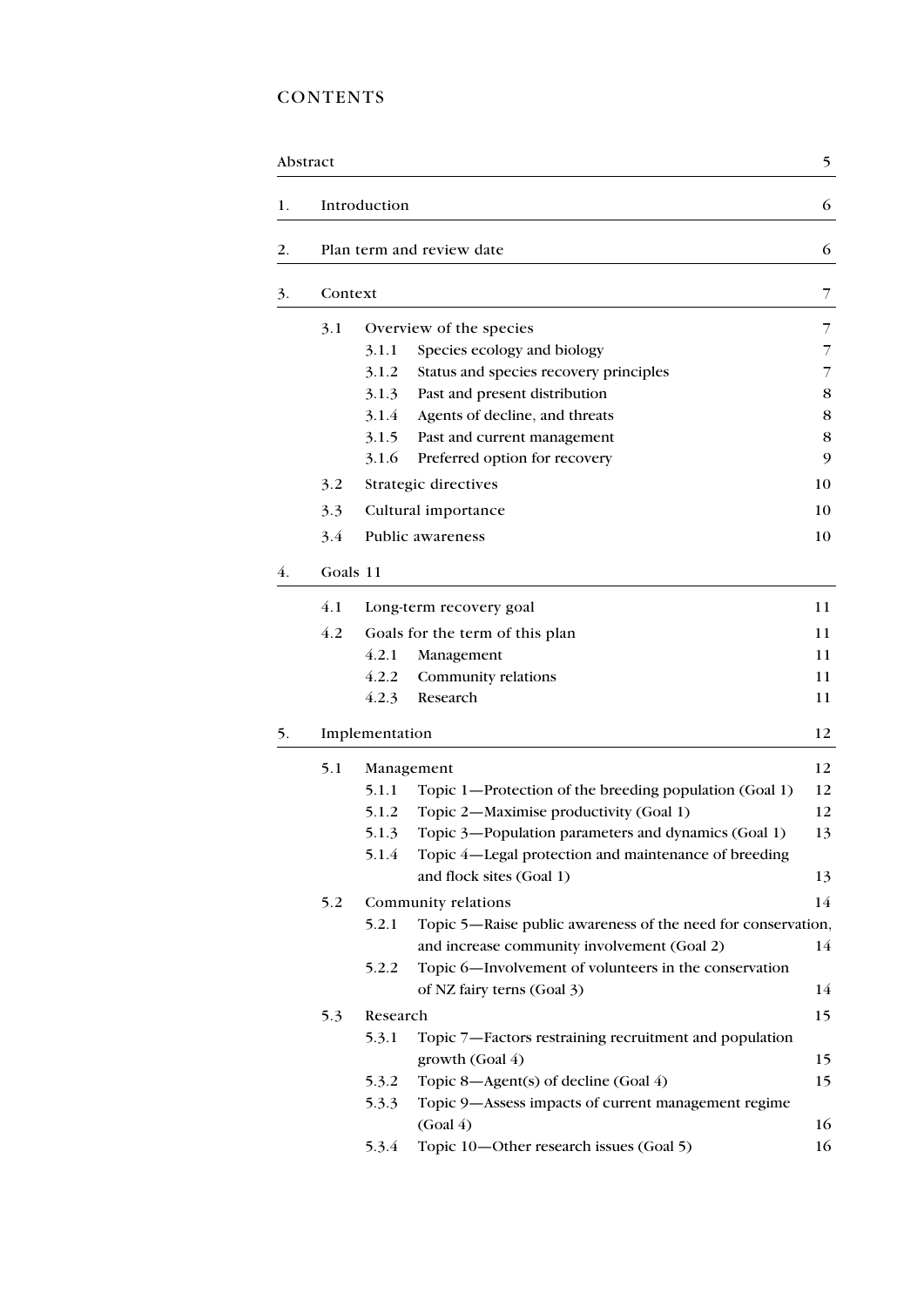| 6. | Acknowledgements                                                | 18 |
|----|-----------------------------------------------------------------|----|
| 7. | References                                                      | 19 |
|    | Appendix 1                                                      |    |
|    | Review of the NZ Fairy Tern Recovery Plan, 1997–2002            | 21 |
|    | Appendix 2                                                      |    |
|    | Management actions for the protection of nesting NZ fairy terns | 26 |
|    | Appendix 3                                                      |    |
|    | Management protocols                                            | 27 |
|    | Recovery plans                                                  | 31 |
|    | Threatened species recovery plans                               | 32 |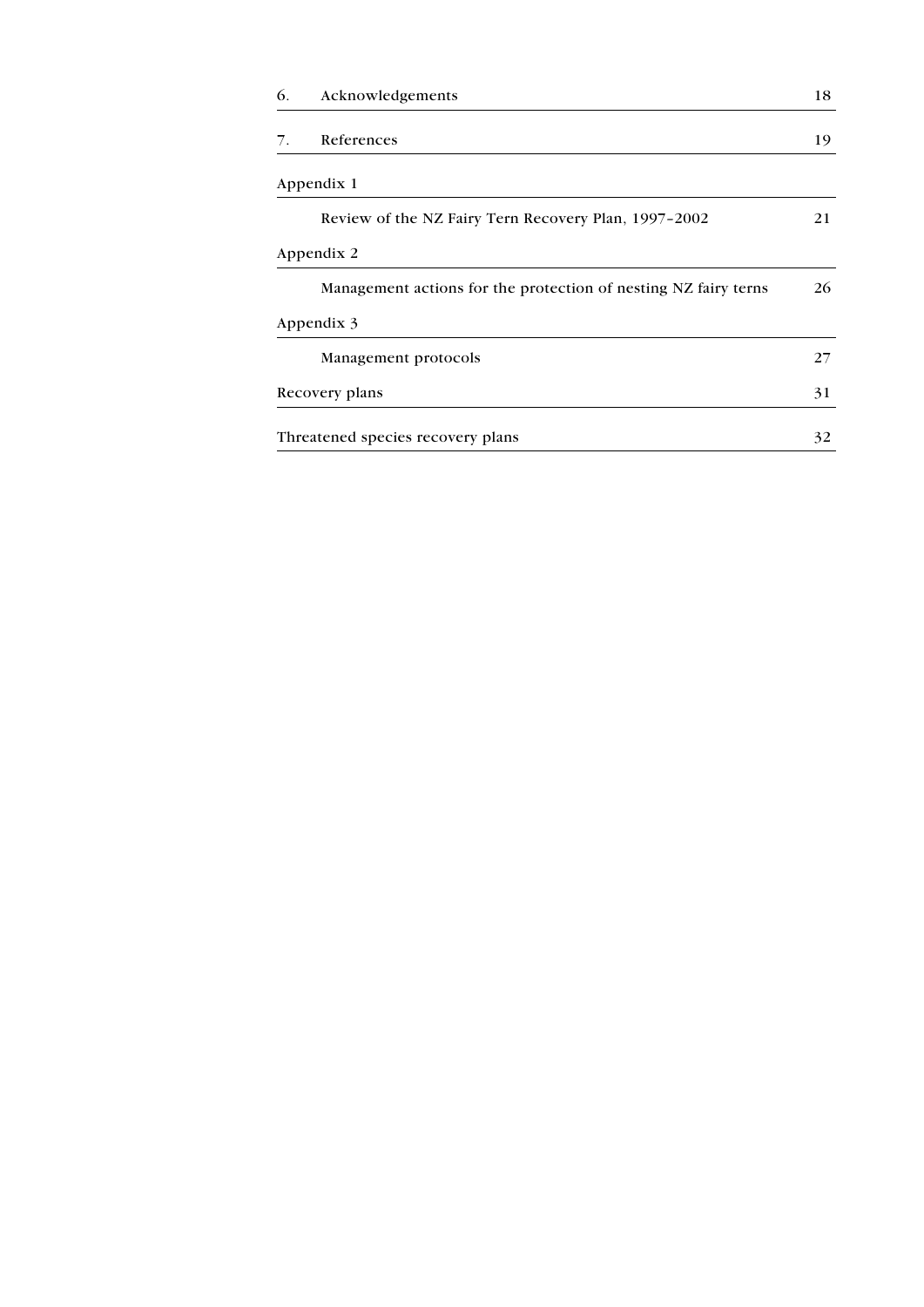## <span id="page-4-0"></span>New Zealand fairy tern (Sterna nereis davisae) recovery plan, 2005–15

Threatened species recovery plan 57

#### Katrina Hansen

3 Harbour View Road, Whangarei 0110, Northland, New Zealand

### **ABSTRACT**

The New Zealand fairy tern (Sterna nereis davisae) is New Zealand's rarest indigenous breeding bird. It is a morphologically distinct, geographically and genetically isolated, endemic subspecies of an Australasian species, which consists of two other recognised subspecies: S.  $n$ . nereis in Australia and S. n. exsul in New Caledonia. The population is estimated to number 35 to 40 individuals and now only breeds at four breeding sites in the North Island. It is threatened by introduced mammalian predators, disturbance and habitat modification. This plan presents a revised goal and the objectives required to continue recovery of the New Zealand fairy tern. Actions in this plan focus on the continued protection of the breeding pairs and their progeny in situ. Research is required on critical population demographics.

Keywords: New Zealand fairy tern, Sterna nereis davisae, recovery plan, species management, North Island, New Zealand

© Copyright November 2006, Department of Conservation. This paper may be cited as: Hansen, K. 2006: New Zealand fairy tern (Sterna nereis davisae) recovery plan, 2005–15. Threatened Species Recovery Plan 57. Department of Conservation, Wellington. 32 p.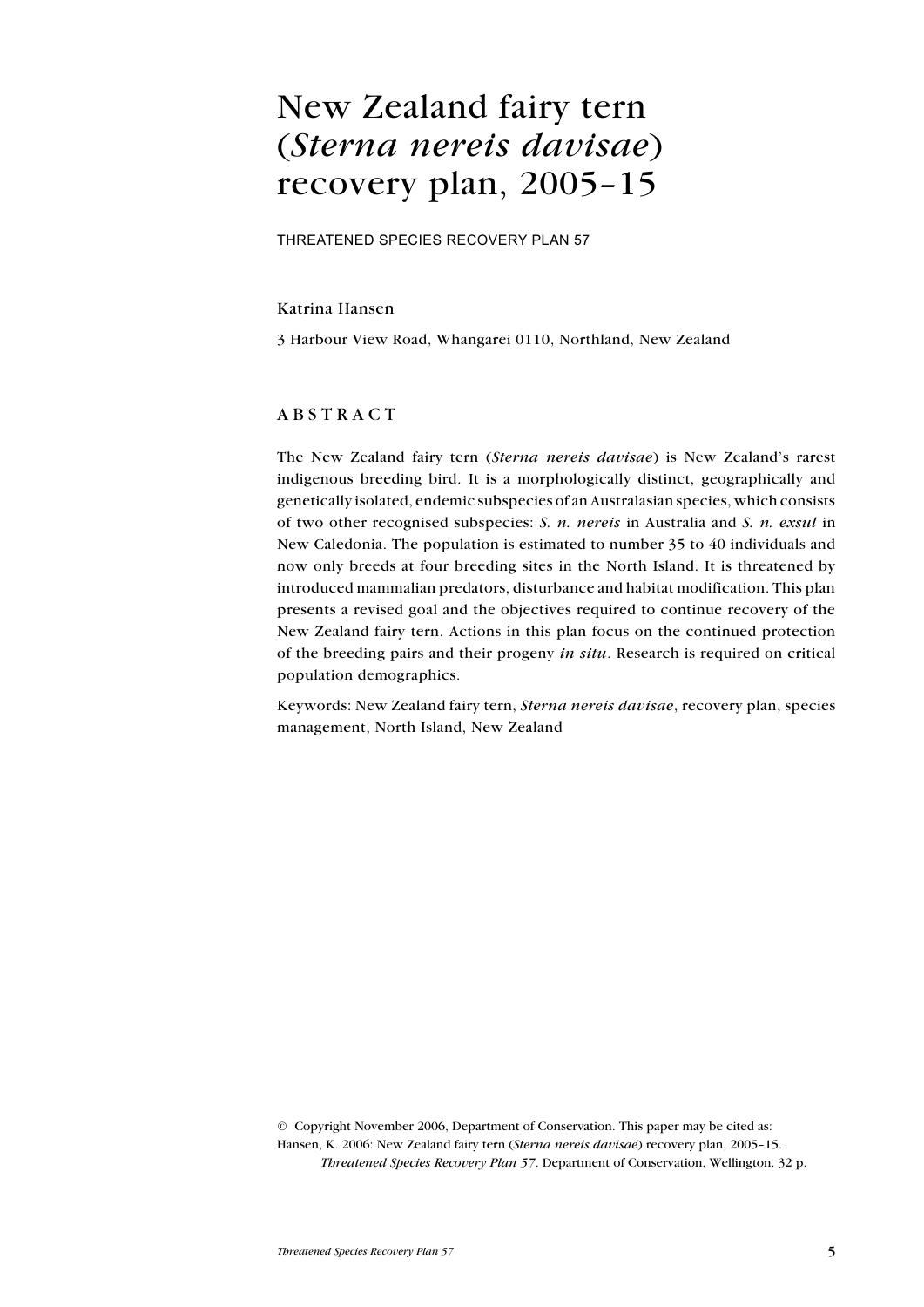# <span id="page-5-0"></span>1. Introduction

The New Zealand (NZ) fairy tern (Sterna nereis davisae) is New Zealand's rarest indigenous breeding bird. It is an endemic subspecies of an Australasian species, which consists of two other recognised subspecies: S. n. nereis in Australia and S. n. exsul in New Caledonia (Higgins & Davies 1996).

The Department of Conservation (DOC) has a current threat ranking for the New Zealand fairy tern of Nationally Critical (Hitchmough 2002), with the population estimated to number from 35 to 40 individuals. It was once more widespread throughout the North and South Islands (see Buller 1888; Oliver 1955), but now only breeds at four locations in the North Island. It is threatened by introduced mammalian predators, disturbance, and habitat modification of its breeding and roosting sites. Since 1997, between six and nine pairs have bred each season until 2005.

This is the second recovery plan for the NZ fairy tern. The first plan was approved in 1997 for a 5-year period (Parrish & Honnor 1997) and is reviewed in Appendix 1.

The current plan presents a revised goal and the objectives required to continue recovery of the fairy tern in New Zealand. This plan has had input from the NZ Fairy Tern Recovery Group, analysis of population demographics (Ferreira et al. 2005) and a technical review of the NZ fairy tern protection programme requested by the Biodiversity Recovery Unit, DOC (Taylor et al. 2004). The conservation achievements made under the previous plan towards recovery of the NZ fairy tern are reviewed and progress on the goal and objectives are assessed.

## 2. Plan term and review date

The term of the plan is 10 years, from August 2005 to August 2015. The review date is 31 August 2015.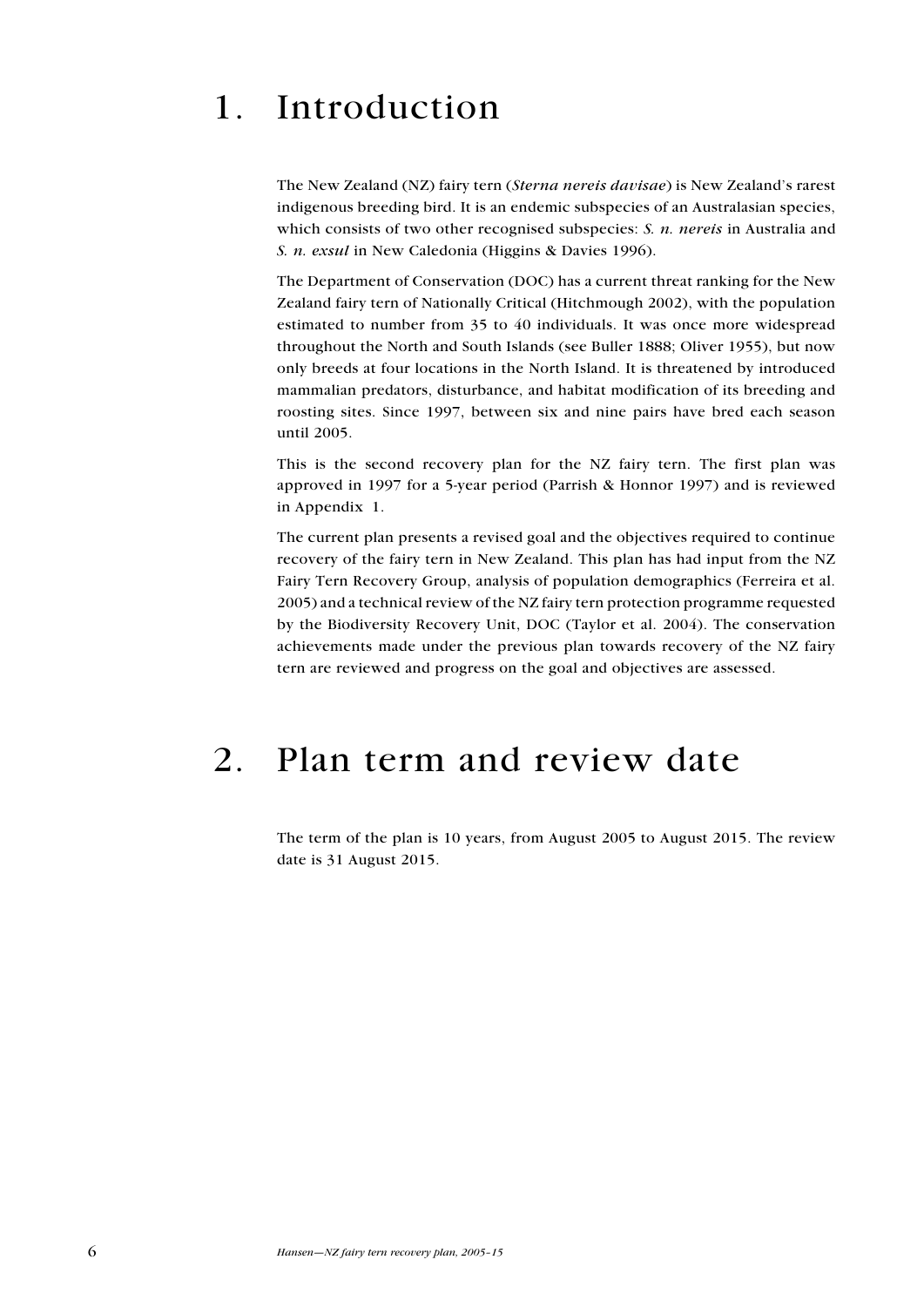## <span id="page-6-0"></span>3. Context

#### 3.1 OVERVIEW OF THE SPECIES

#### 3.1.1 Species ecology and biology

The NZ fairy tern nests on low-lying sand-spits, near sheltered estuaries along the coast of the northern North Island. They prefer open areas with sea-shell cover. Some pairs nest within 8–10 m of each other, while other pairs can be separated by several kilometres. Nesting occurs between October and January, with one or two eggs (1.67 on average) laid per clutch ( $n = 120$ ) (Ferreira et al. 2005). Pairs will re-nest when clutches are lost, but can only raise the chicks from one clutch per season. The chicks remain with the parents for several months after fledging while they learn to fish for themselves. After breeding, the birds move from the breeding sites to flock sites on both the east and west coasts, particularly the Kaipara Harbour.

The proportion of the population attempting to breed each year is low at an average of  $43\%$  (SE = 0.09) (Ferreira et al. 2005). The proportion of eggs hatching each season is also low, with an average of only  $38\%$  (SE = 0.04) (Ferreira et al. 2005). Chick survival to fledging is high at  $63\%$  (SE = 0.05), but recruitment into the breeding population is low with only 32.7% of the 55 birds banded between 1991 and 2003 attempting to breed to date. The factors limiting recruitment to the breeding population are currently unknown. Adult survival is high at 95%, and the average life-span is currently determined as at least six years. Demographic modelling currently predicts the population to be increasing at c. 1.5% ( $SE =$ 0.009) per annum (Ferreira et al. 2005).

#### 3.1.2 Status and species recovery principles

The subspecific status of the NZ fairy tern is based on morphometric, geographic, and behavioural differences (Higgins & Davies 1996). Preliminary genetic analysis supported the subspecific status of the NZ fairy tern (Chambers & Coddington 1997; Chambers & Coleridge 1998); however, this work was based on only two samples of S. n. *davisae*. More recent detailed genetic studies (Brunton & Baling 2005) found that there is very restricted gene flow between the New Zealand and Australian populations with a migration rate (M) of 0.05, which is basically zero. They also found a distinct haplotype present only in the New Zealand birds.

The current threat ranking of the NZ fairy tern is Nationally Critical: a species with a very high risk of extinction (Hitchmough 2002). The population of NZ fairy terns numbers around 35–40 birds. The main threats to the population are known (habitat degradation, predation, disturbance, extreme weather) (Parrish & Honnor 1997) and management of these factors has resulted in the decline of the species being halted (Ferreira et al. 2005). However, management is still needed to secure the population. Priority research is needed to clarify the factors inhibiting recruitment into the breeding population, to determine the cause of unexplained losses of eggs and young chicks, and to assess the benefits or possible impacts of the intensive management regime.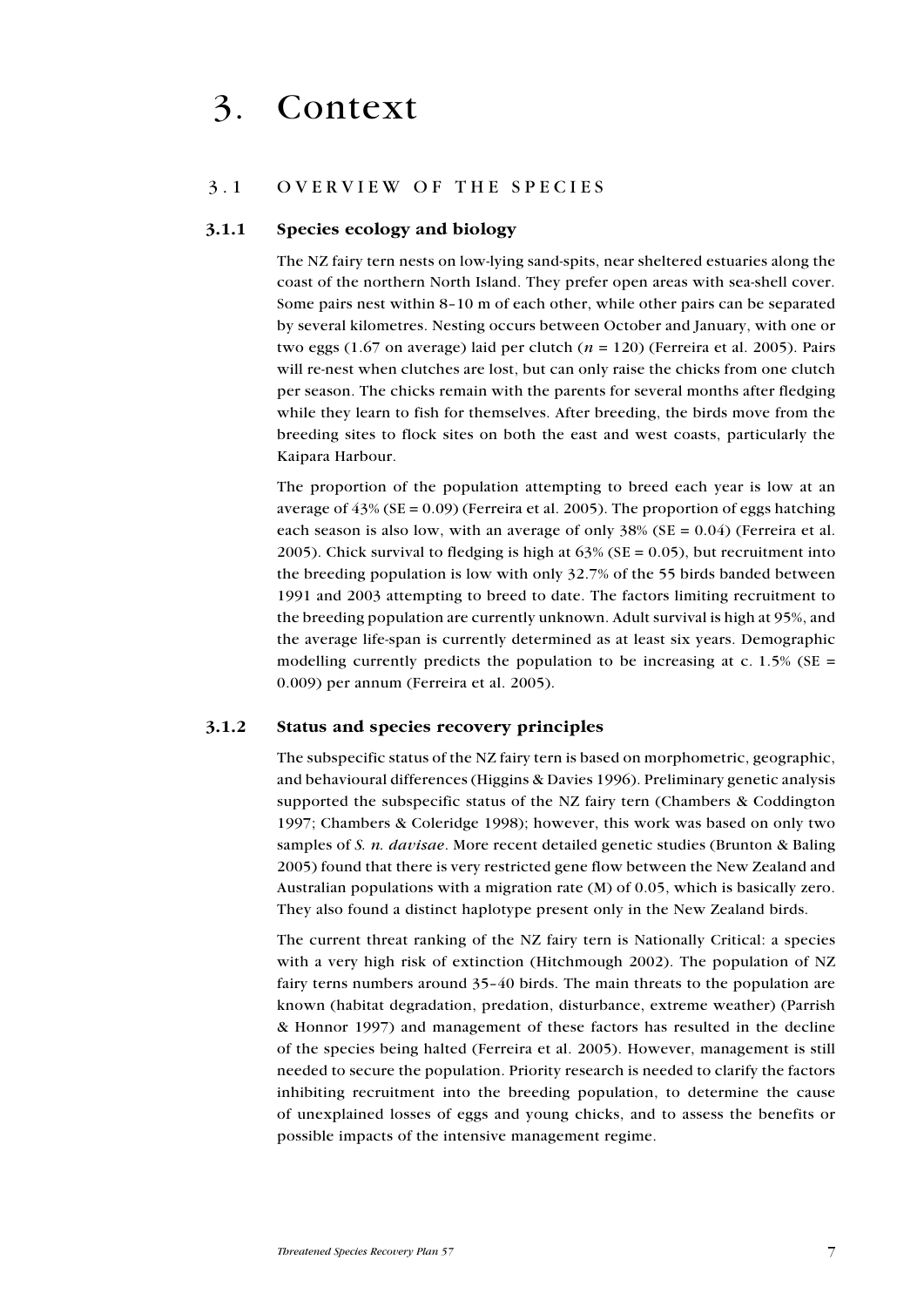#### <span id="page-7-0"></span>3.1.3 Past and present distribution

The NZ fairy tern was once widespread around the coastline of the North Island and east coast and inland rivers of the South Island. The NZ fairy tern was described as 'tolerably common' by Buller (1888). However, prior to the 1950s, records of NZ fairy terns are probably inaccurate because of confusion which resulted from identifying eastern little terns (S. albifrons) as NZ fairy terns. After the 1950s little terns were recognised as visiting New Zealand, and records of NZ fairy terns became more accurate as the sites they used were surveyed regularly (Parrish & Honnor 1997; Ferreira et al. 2005). Birds were still recorded breeding near Levin, Tauranga, Manawatu, Blenheim, Rangitikei River and Hawke's Bay during the 1930s to the 1950s (MacDonald 1953; Oliver 1955). Moon reported birds were still breeding in Whangarei Harbour in 1951 and along the Pakiri–Te Arai coast until the early 1970s (pers. comm. in Parrish & Honnor 1997). By 1983 the population had dropped from the 18 pairs of the 1950s to just three pairs breeding at three sites in Northland: Mangawhai, Waipu, and Papakanui Spit (Heather & Robertson 1996; Parrish & Honnor 1997). These three sites had remained the only breeding sites since that time, until a recent expansion of a breeding pair at Pakiri in 2003–04.

## 3.1.4 Agents of decline, and threats

The causes of decline of the NZ fairy tern have been attributed to a variety of factors that affect many of New Zealand's endemic shorebirds, including:

- Habitat degradation (particularly dune stabilisation) related to the development of forestry, residential subdivisions, and farming (Jowett 1986; Cummings 1991)
- Loss of eggs and chicks to introduced mammalian predators, particularly rats (Rattus spp.), mustelids (Mustela spp.), cats (Felix catus), hedgehogs (Erinaceus europaeus) and native avian predators, particularly black-backed gulls (Larus dominicanus) and Australasian harriers (Circus approximans) (Dowding & Murphy 2001; Parrish & Honnor 1997)
- Disturbance by humans at the breeding sites
- Severe weather events •

The population is also subject to a low level of recruitment of breeding adults and a high rate of infertility, although this has provided infertile pairs for nest manipulations to maximise productivity. The threats of predation, disturbance, and adverse weather events are minimised, as much as possible, by management, but the population may also be affected by inbreeding depression that affects small populations (Ferreira et al. 2005).

## 3.1.5 Past and current management

Management was initiated in 1983/84 by the then New Zealand Wildlife Service (Department of Internal Affairs), when the population had declined to three breeding pairs. The initial management regime consisted of wardens employed for irregular periods each breeding season at the three sites. DOC has continued the management of the NZ fairy tern, and a recovery group was established in 1991, which was formalised in 1997. Management actions were initiated (see Appendix 2). They included: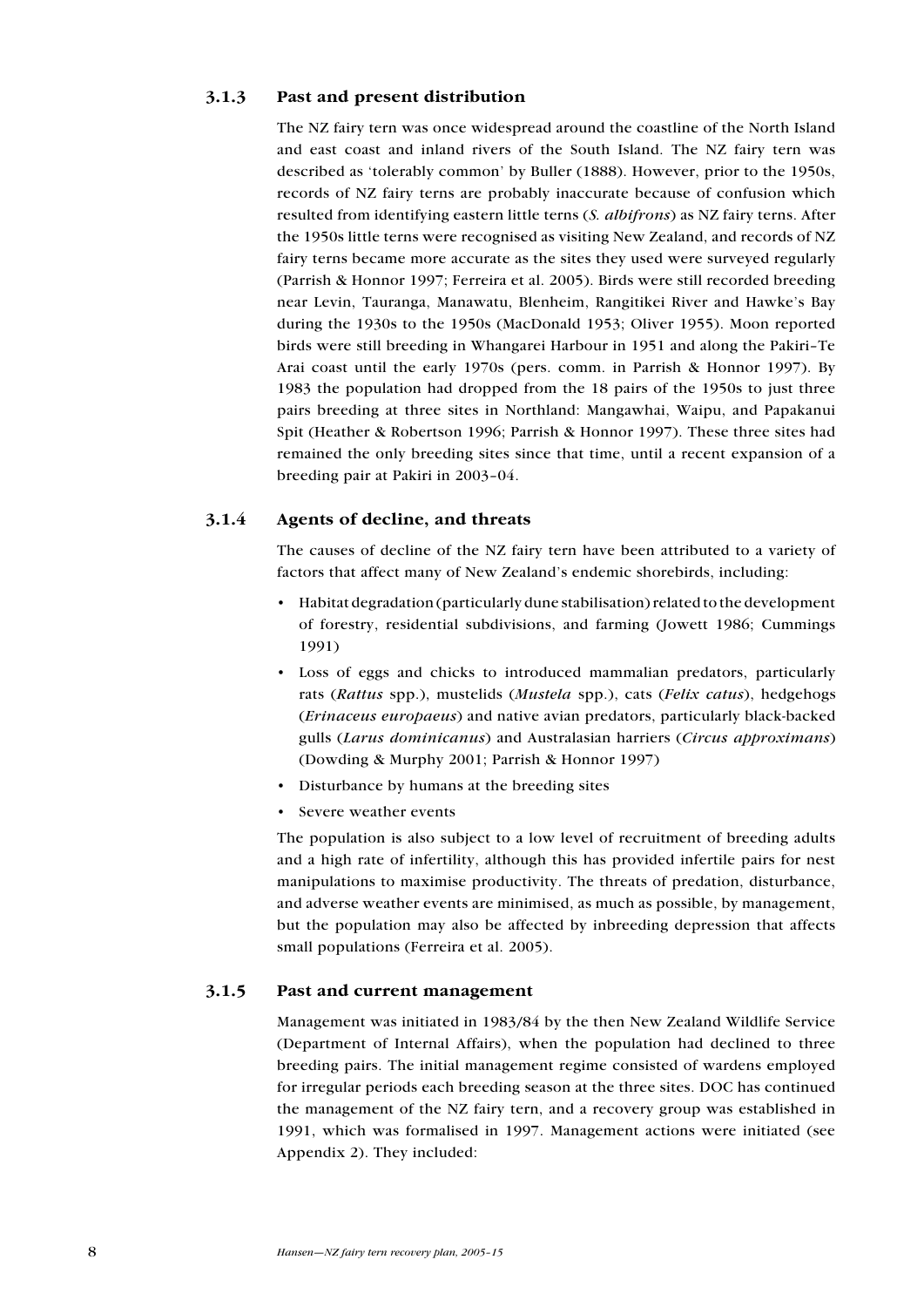- <span id="page-8-0"></span>• Full-time wardens employed over the breeding season
- Trapping during the breeding season to remove mammalian predators and control of avian predators •
- Fencing off nesting areas to reduce disturbance
- Moving eggs and chicks between nests, to maximise productivity
- Protecting nests from storm and wind damage, and tidal inundation
- Advocacy and compliance

Predator control was started in 1995 at Mangawhai, in 1997 at Waipu, and in 1998 at Papakanui. By 1999 all three sites had a full-time warden and trapper for at least five months over the breeding season. The Auckland Zoo has provided artificial incubation facilities and expertise since 1998, based on protocols developed with the recovery group.

The management which was intensified in 1991 with the initiation of the recovery group, and continued to the present has halted the decline of the species and reduced the risk of extinction from 52% to 39% (Ferreira et al. 2005). The increased productivity has resulted in a population increase of c.  $1.5\%$  (SE = 0.009) per annum (Ferreira et al. 2005). A manual for wardens was developed to ensure continuity of effort and techniques (Honnor & Hansen 1998), and provided a basis for training wardens. Since 2003/04 the fairy terns have been breeding at four sites, with a pair of birds breeding at Pakiri. Some monitoring and trapping has been carried out at this site, at a minimal level, assisted by the local community and Ornithological Society of New Zealand (OSNZ) members.

Although some analysis of population demography was carried out (Ferreira et al. 2005) no assessment has been made of the affects of such intensive management. The effect of egg and chick manipulations and other interventions on such factors as egg viability, productivity, and pair stability needs to be analysed.

#### 3.1.6 Preferred option for recovery

The preferred option for recovery is to continue with management to protect all known breeding pairs and nesting areas, including individuals at new sites, and maximise breeding productivity. The key recovery actions are as follows (Taylor et al. 2004): protection of nests and nesting pairs, controlling predators, colour-banding and DNA-sexing of all chicks, continuing flock counts and maintaining the sightings database, advocating protection of nest and flock sites from development, raising and continuing public awareness of NZ fairy tern. Full details and justification for these actions are described below in section 5: Implementation.

New techniques may also have the potential to greatly enhance recovery of the NZ fairy tern, if research and implementation is funded. These include more wardens to protect fairy terns at new sites, enhancing/improving breeding habitat, improvements to nest manipulations to increase productivity and better use of captive rearing facilities to enhance chick productivity.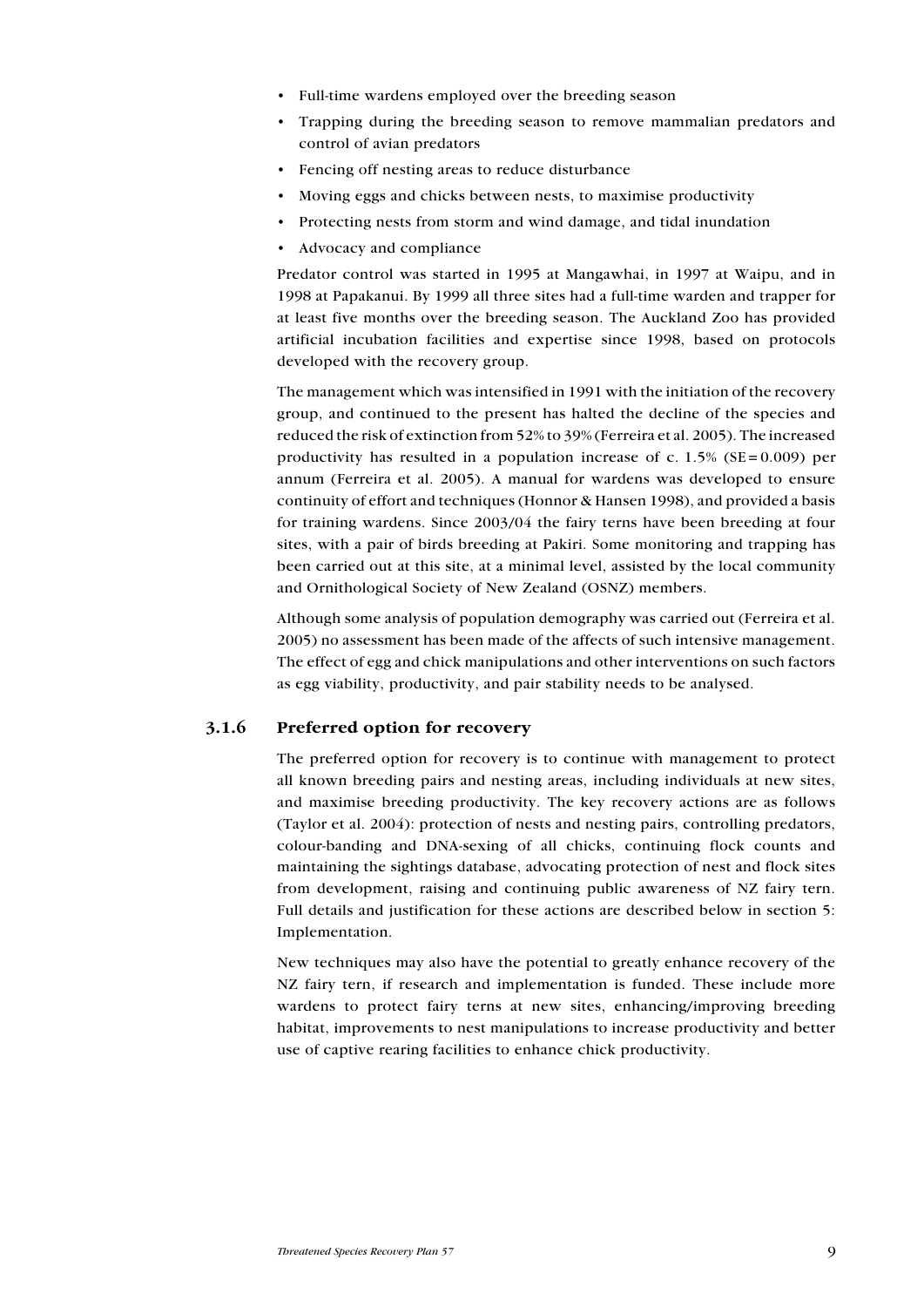## <span id="page-9-0"></span>3.2 STRATEGIC DIRECTIVES

This plan is consistent with the DOC Statement of Intent 2003–06, 'Key Step 1: Protect and restore New Zealand's natural heritage, Outcome 2: No humaninduced extinctions of indigenous terrestrial, fresh-water, and marine species have occurred and, where practicable, representative populations of all indigenous species have long-term security in predominantly natural habitats within their natural range' (DOC 2002: 25, 27). This plan is also consistent with the DOC Statement of Intent 2006–09, '2. Intermediate Outcomes, 3: 'Managed threatened species have a lower risk of extinction', resulting in a change in the threat classification status of managed 'acutely threatened' species or subspecies (DOC 2006: 39).

This plan also fulfils Goal Three of The New Zealand Biodiversity Strategy (Anon. 2000: 15): 'Halt the decline in New Zealand's indigenous biodiversity … Maintain and restore viable populations of all indigenous species and subspecies across their natural range and maintain their genetic diversity.'

## 3 . 3 C ultural importanc e

Iwi call the NZ fairy tern, 'tara-iti'. A working relationship between the Department and local iwi (Ngatiwai, Ngati Whatua, Te Uri o Hau) has been developed, including discussions on the taking of blood and feather samples.

Some of the communities where NZ fairy terns remain now value the species as an important part of their area, and are concerned for the species' protection.

## 3 . 4 P ublic awar e n e ss

Generally, there is minimal public awareness about the NZ fairy tern, in spite of regular media articles during each breeding season and several TV stories over the past decade. Public awareness is facilitated by wardens talking to people on the beaches, including members of the local communities, and writing regularly in local newspapers. Public knowledge of the NZ fairy tern is greater in the Northland–Auckland region where it breeds.

This species is considered to be of high importance by many ornithologists, and many Auckland and Northland OSNZ members give their time to assist with protection, monitoring, advocacy, and carrying out censuses, greatly enhancing the efforts by the Department.

The Auckland Zoo also plays an important role in conserving NZ fairy terns through advocacy and providing artificial incubation facilities and expertise.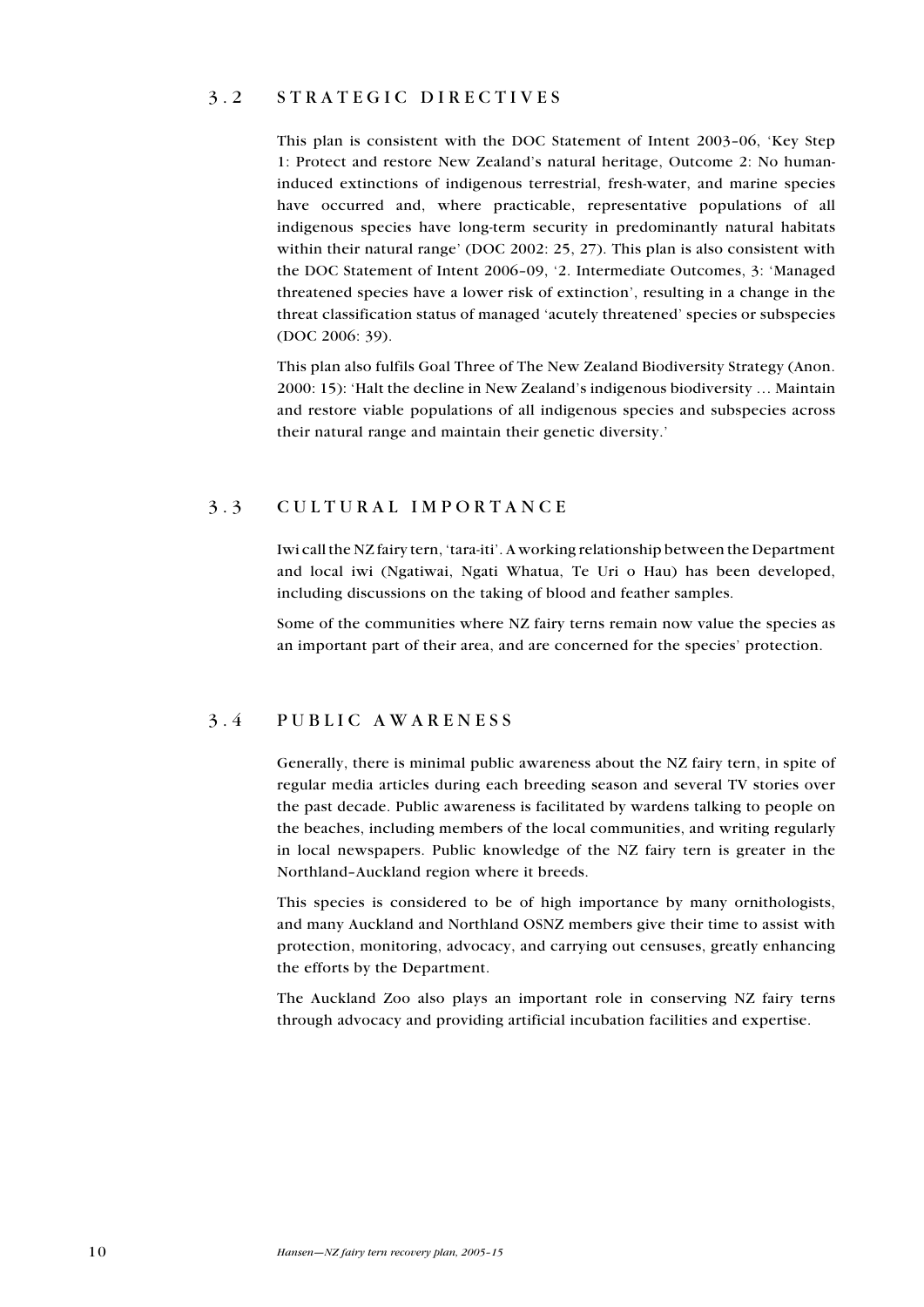## <span id="page-10-0"></span>4.1 LONG-TERM RECOVERY GOAL

Increase the number of NZ fairy terns to 100 by 2021. Then to increase the numbers of NZ fairy terns to at least 250 birds and the population to one capable of long-term survival, with minimal levels of protection maintaining the population at key coastal sites (Taylor et al. 2004).

## 4.2 GOALS FOR THE TERM OF THIS PLAN

#### 4.2.1 Management

Goal 1—Actively manage and protect all NZ fairy tern nests to achieve maximum levels of productivity (1–2 chicks per pair per annum) and to protect breeding adult birds so that the total NZ fairy tern population increases by at least 1.5% per annum over the 10-year period of this plan. Manage at least five breeding sites if expansion of the population continues and birds move to new sites.

#### 4.2.2 Community relations

Goal 2—Continue to raise public awareness through accurate and regular media stories every season. Increase active public support for the protection of the NZ fairy tern, so that community and iwi become more involved in nest protection and monitor birds at additional sites above those that the Department manages.

Goal 3—Continue and improve coordination and support to OSNZ volunteers so they remain involved and feel valued as part of the NZ fairy tern protection programme.

#### 4.2.3 Research

Goal 4—Carry out essential research to: investigate factors limiting recruitment of adults into the breeding population; investigate the causes of unexplained loss of eggs and young chicks (desertion, death of embryos); and assess the possible impacts compared with the benefits of the current management regime as analysed by Ferreira et al (2005).

Goal 5—Research that will assist in management of the population should be carried out where possible, including: clarifying the taxonomic status of the NZ fairy tern; determining genetic variation and assessment of possible effects of inbreeding within the population; parental recognition of chicks; parental care post-fledging; movement of adults and juveniles post-breeding; improvements to nest manipulations; and captive rearing techniques.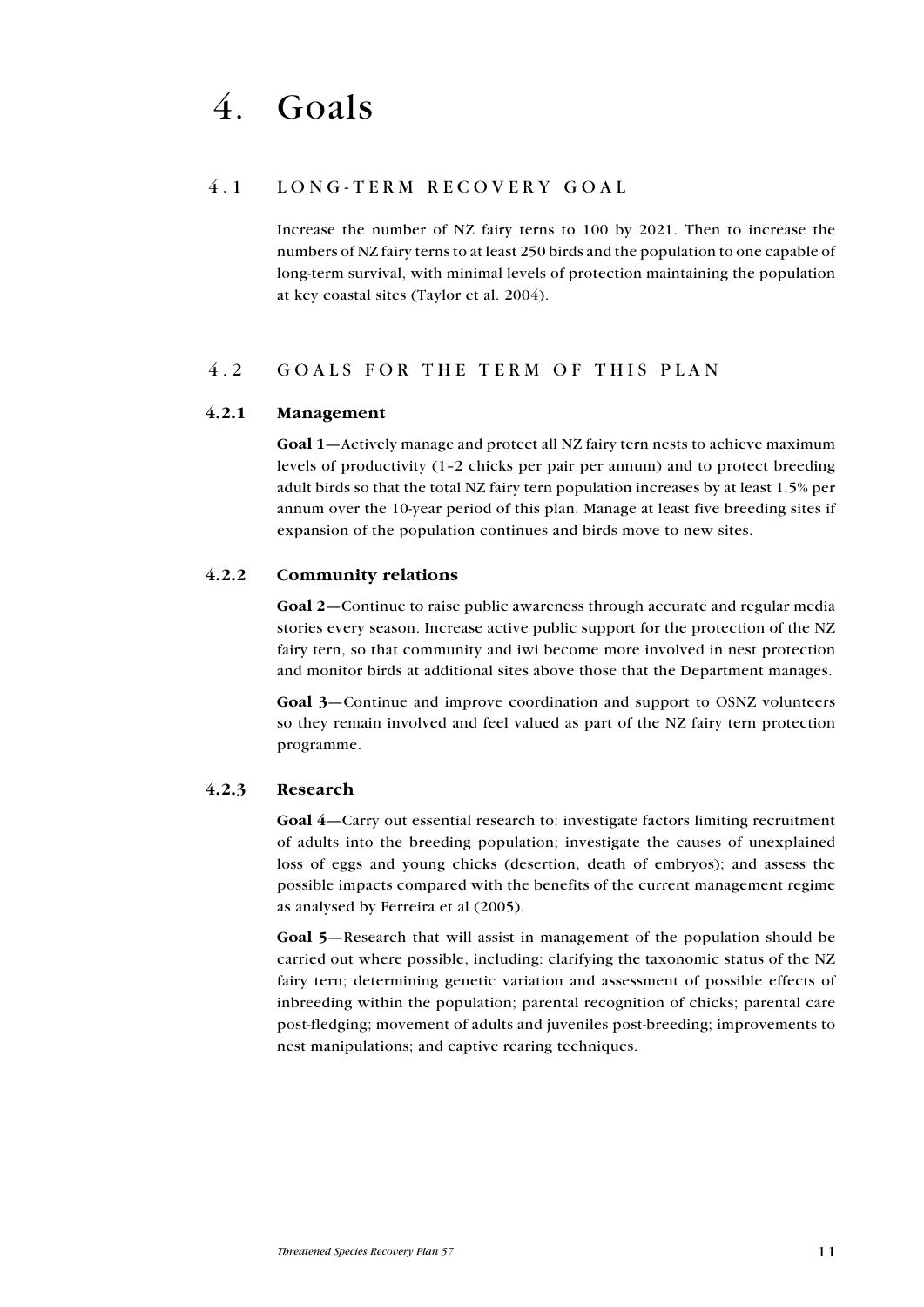# <span id="page-11-0"></span>5. Implementation

## 5.1 MANAGEMENT

#### 5.1.1 Topic 1—Protection of the breeding population (Goal 1)

Issue: NZ fairy terns are vulnerable to predation by introduced mammalian predators, tidal inundation and adverse weather events, disturbance from humans and habitat degradation. These factors need to be managed to maintain and increase the population. If management is stopped the population will decline.

Objective 1: Protect all known breeding pairs and nesting areas, including pairs found breeding at new sites. Current protection and monitoring management actions (see Appendix 2) at the existing breeding sites are continued and increased to cover at least five sites as the population expands.

| <b>ACTIONS</b>                                                                                                                                                                                 | <b>ACCOUNTABILITY</b>                                           | <b>PRIORITY</b> |
|------------------------------------------------------------------------------------------------------------------------------------------------------------------------------------------------|-----------------------------------------------------------------|-----------------|
| Use nest protection measures to safeguard nests from disturbance and<br>1.1<br>weather/tides—including fencing, sandbagging and nest relocation                                                | Programme managers (Biodiv-<br>ersity/NZ fairy tern protection) | Essential       |
| Continue predator control at breeding sites—trap mammalian<br>1.2<br>predators, control avian predators as required, record predator sign and<br>monitor effectiveness of the predator control | Programme managers                                              | Essential       |
| Carry out compliance of the laws and regulations of the various reserves<br>1.3<br>and protected status of the NZ fairy tern (under the Wildlife Act 1953)                                     | Programme managers                                              | High            |

#### 5.1.2 Topic 2—Maximise productivity (Goal 1)

Issue: The NZ fairy tern has a high proportion of infertile eggs (c. 33%). As they are critically endangered and have a short life-span (average 6–7 years) it is vital to their survival and recovery that the maximum number of chicks is produced each breeding season, to compensate for these population fluctuations and the natural events (storms and high tides) that they are vulnerable to.

Objective 2: Maximise productivity so that the equivalent of one chick per breeding pair is reared each season. Eggs and chicks will be manipulated so that as many pairs as possible have an opportunity to rear chicks in the wild. This may involve cross-fostering eggs or young chicks to some pairs to increase productivity.

| <b>ACTIONS</b>                                                                                                                                                 | <b>ACCOUNTABILITY</b>                                           | <b>PRIORITY</b> |
|----------------------------------------------------------------------------------------------------------------------------------------------------------------|-----------------------------------------------------------------|-----------------|
| Candle all eggs to determine fertility—this information will be used in<br>2.1<br>management decisions for manipulating eggs (see protocols, Appendix 3)       | Programme managers (Biodiv-<br>ersity/NZ fairy tern protection) | Essential       |
| Rescue abandoned eggs—for artificial incubation with assistance of<br>2.2<br>Auckland Zoo (following existing protocols, Appendix 3)                           | Programme managers                                              | Essential       |
| 2.3 Nest manipulation—cross-foster eggs and chicks to maximise<br>productivity, in conjunction with Auckland Zoo (following existing<br>protocols, Appendix 3) | Programme managers                                              | Essential       |
| Continue reviewing results of the breeding season at the end of each<br>2.4<br>season and up-date protocols and operational manual as required                 | Recovery group, programme<br>managers                           | High            |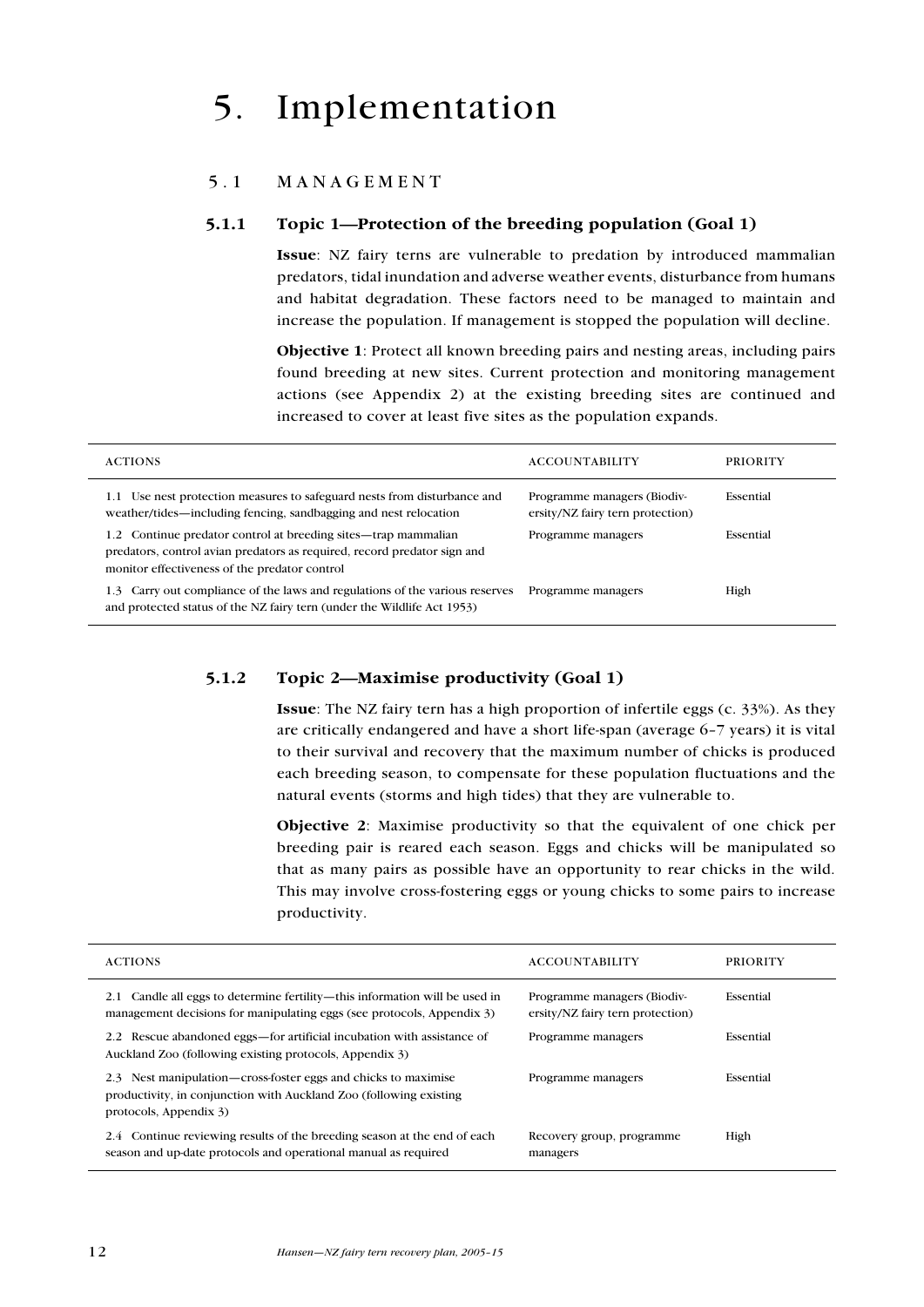## <span id="page-12-0"></span>5.1.3 Topic 3—Population parameters and dynamics (Goal 1)

Issue: Population monitoring is needed to determine increases in the population resulting from the effectiveness of management. Flock sites are monitored for the presence of NZ fairy terns and band sightings are recorded. This information provides an estimate of population size. Monitoring is also needed to detect movement of birds to new areas and subsequent breeding. Chicks are individually colour-banded prior to fledging, and to date approximately 90% of the population is banded. This has allowed information to be gained on the biology of the species, including survival, longevity, age at first breeding, and breeding history.

Objective 3: Population parameters are measured and population dynamics monitored.

| <b>ACTIONS</b>                                                                                                       | <b>ACCOUNTABILITY</b>                                           | <b>PRIORITY</b> |
|----------------------------------------------------------------------------------------------------------------------|-----------------------------------------------------------------|-----------------|
| Continue to individually colour-band all chicks prior to fledging<br>3.1                                             | Programme managers (Biodiv-<br>ersity/NZ fairy tern protection) | Essential       |
| 3.2 Continue post-breeding monitoring through counts of birds at autumn<br>flock sites and recording bands sighted   | Programme managers                                              | Essential       |
| Maintain breeding and sightings database to allow analysis of<br>3.3<br>recovery trends                              | Recovery group leader                                           | Essential       |
| 3.4 Sex NZ fairy tern chicks by DNA testing, using feather samples                                                   | Programme managers                                              | Essential       |
| Actively survey/seek records from potential roost sites that are<br>3.5<br>not regularly checked by current activity | Programme managers                                              | High            |

## 5.1.4 Topic 4—Legal protection and maintenance of breeding and flock sites (Goal 1)

Issue: Breeding and flock sites are under continual threat of degradation and disturbance from increasing recreational pressures, coastal sub-divisions, and other land/resource uses (e.g. sand extraction). NZ fairy tern habitat is particularly under threat at the breeding sites during the summer period. Breeding and flock sites are by nature, dynamic landscapes and natural progression is for the sandspits/mudflats to stabilise and become more vegetated. Management of these habitats is needed to retain them as dynamic sites for NZ fairy terns, rather than becoming stable and vegetated.

Objective 4: Ensure adequate legal protection and, as far as practicable, maintain suitable breeding and flock-site habitat for NZ fairy terns, and protect them from adverse human impacts.

| <b>ACTIONS</b>                                                                                                                                                                                                                | <b>ACCOUNTABILITY</b>                                                                       | <b>PRIORITY</b> |
|-------------------------------------------------------------------------------------------------------------------------------------------------------------------------------------------------------------------------------|---------------------------------------------------------------------------------------------|-----------------|
| Advocate for protection of all known and potential habitat from the<br>4.1<br>adverse effects of development. Undertake statutory advocacy where<br>proposed activities are likely to cause adverse impacts on NZ fairy terns | Programme managers (Biodiv-<br>ersity), Recovery group leader,<br>community relations staff | Essential       |
| Review, and improve, the legal status of breeding and flocking habitat,<br>4.2<br>using DOC legal advice                                                                                                                      | Programme managers, recovery<br>group leader                                                | High            |
| Carry out weed and vegetation control, as required<br>4.3                                                                                                                                                                     | Programme managers                                                                          | High            |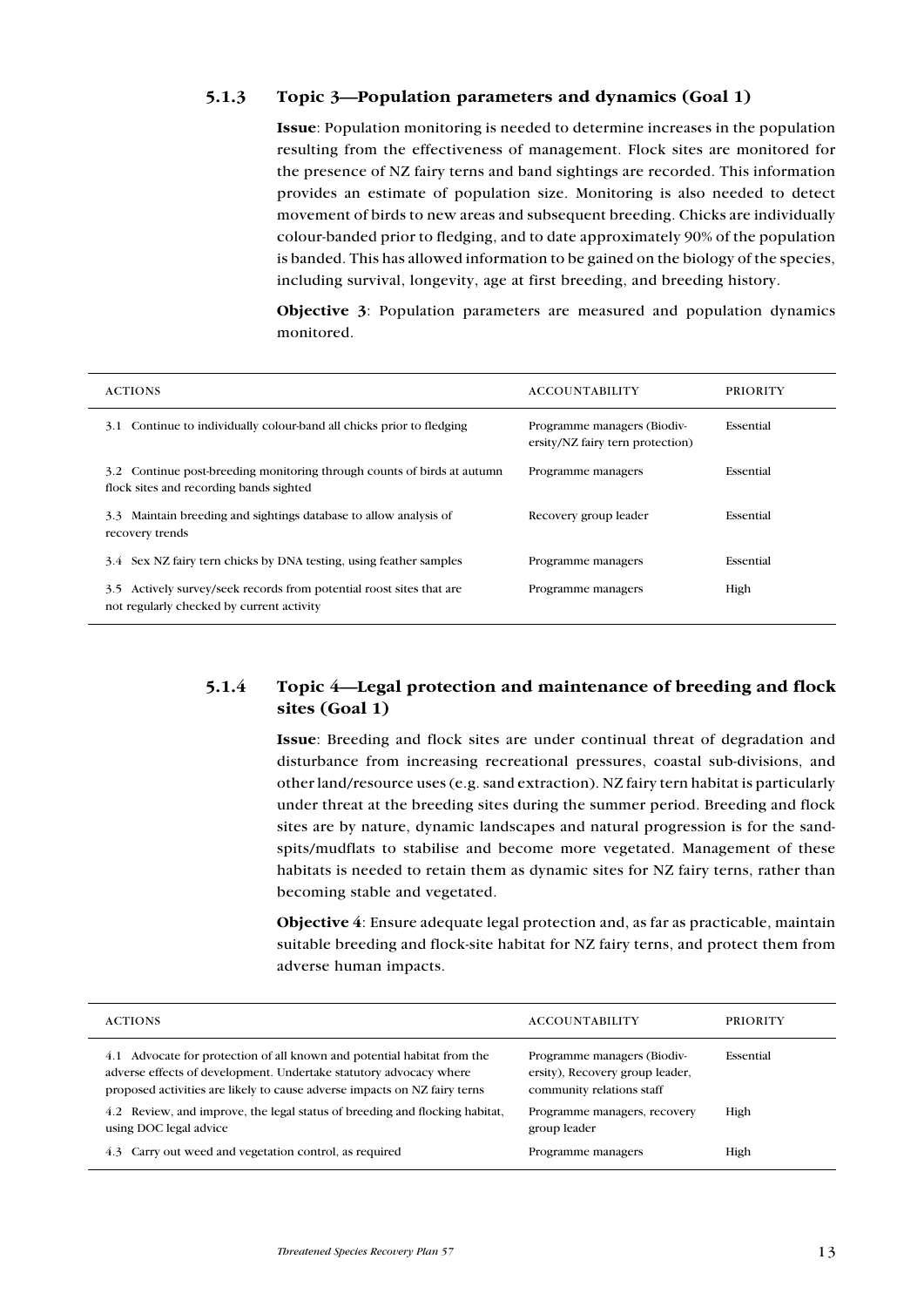## <span id="page-13-0"></span>5 . 2 C ommunit y r e lations

## 5.2.1 Topic 5—Raise public awareness of the need for conservation, and increase community involvement (Goal 2)

Issue: Community support of the Department's efforts to protect NZ fairy tern is vital. There are regular articles in local media, and a degree of recognition of NZ fairy terns from the local communities. There is limited involvement in the conservation of NZ fairy terns from the communities, but if the species is to expand into more sites, then community involvement and sponsorship will become more important.

Objective 5: Raise the awareness of NZ fairy terns, and encourage local community involvement in their conservation. Encourage iwi to be involved with NZ fairy tern conservation through consultation and involvement in the management of NZ fairy terns. Follow-up opportunities for sponsorship and funding that arise.

| <b>ACTIONS</b>                                                                                                                                     | <b>ACCOUNTABILITY</b>                                                                         | <b>PRIORITY</b> |
|----------------------------------------------------------------------------------------------------------------------------------------------------|-----------------------------------------------------------------------------------------------|-----------------|
| Increase involvement of the media with the recovery programme—<br>5.1<br>to assist in raising public awareness of NZ fairy terns and their habitat | Programme managers (Biodiv-<br>ersity/NZ fairy tern protection),<br>community relations staff | High            |
| 5.2 Use media to increase emphasis on NZ fairy tern management as an<br>important part of wider coastal management and shorebird protection        | Programme managers, community<br>relations staff                                              | High            |
| Maintain/improve signage that advocates protection and provides<br>5.3<br>information of NZ fairy tern and their habitat                           | Programme managers                                                                            | High            |
| Identify opportunities for community and iwi to be involved in NZ<br>5.4<br>fairy tern conservation                                                | Programme managers                                                                            | High            |
| Follow-up opportunities for sponsorship and funding that arise<br>5.5                                                                              | Programme managers                                                                            | High            |

## 5.2.2 Topic 6—Involvement of volunteers in the conservation of NZ fairy terns (Goal 3)

Issue: Volunteers play a very important role in the NZ fairy tern recovery programme by assisting wardens with nest monitoring, obtaining sightings of banded birds, helping on formal surveys such as flock counts, and helping with the captive incubation/rearing programme. The contribution of the OSNZ volunteers is vital to provide the level of monitoring needed for the recovery of the NZ fairy tern.

Objective 6: Provide volunteers with logistic support as they are an essential part of the recovery programme.

| <b>ACTIONS</b>                              | <b>ACCOUNTABILITY</b>                                                                         | <b>PRIORITY</b> |
|---------------------------------------------|-----------------------------------------------------------------------------------------------|-----------------|
| 6.1 Increase support to existing volunteers | Programme managers (Biodiv-<br>ersity/NZ fairy tern protection),<br>community relations staff | High            |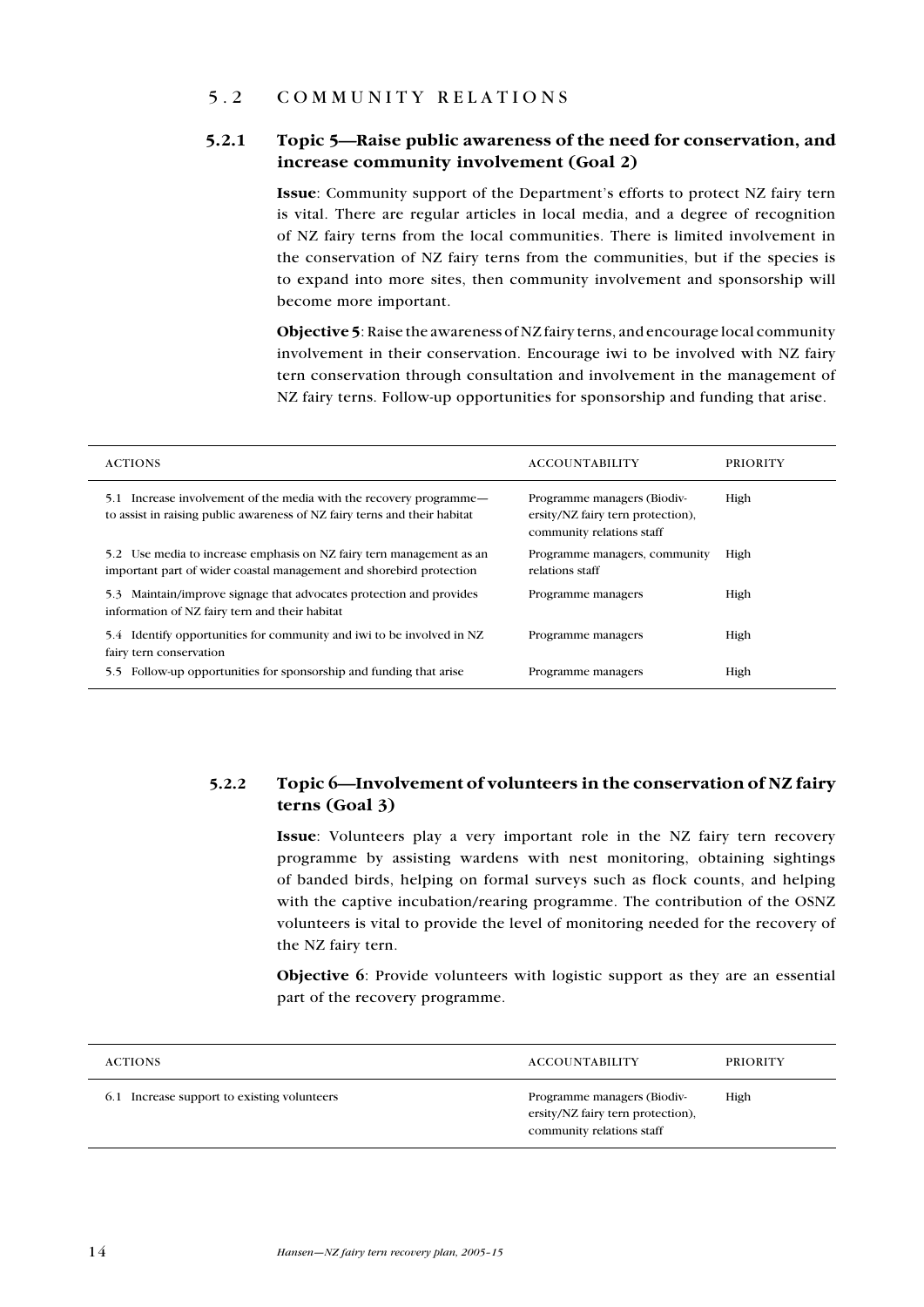## <span id="page-14-0"></span>5.3 RESEARCH

## 5.3.1 Topic 7—Factors restraining recruitment and population growth (Goal 4)

Issue: The proportion of the population attempting to breed each season is low at 43%. If the proportion of adults that breed each season can be increased then the population should increase at a greater rate. Some of the factors that may be influencing the number of adults breeding and recruitment of new pairs into the breeding population include: availability of nesting habitat, territorial behaviour of breeding pairs, and food supply.

Research is needed to determine whether there is any association between food supply and the number of pairs breeding, or recruitment of new pairs into the breeding population. This could be investigated through literature searches and surveys of prey items and availability.

An experimental approach is needed using models, habitat enhancement and other site manipulations to determine if more pairs can be induced to breed at each main breeding area. Observations are needed of birds during the prebreeding period (June–October) to determine how NZ fairy tern behaviour might contribute to nest-site selection, and whether or not birds are being excluded by the aggressive behaviour of fairy terns or by other species.

Objective 7: Investigate why so few pairs of NZ fairy terns are breeding.

| <b>ACTIONS</b>                                                                                                                      | <b>ACCOUNTABILITY</b>                                    | <b>PRIORITY</b> |
|-------------------------------------------------------------------------------------------------------------------------------------|----------------------------------------------------------|-----------------|
| 7.1 Investigate factors restricting numbers of breeding pairs and<br>recruitment of new pairs using various experimental approaches | Conservancy advisory scientist,<br>recovery group leader | Essential       |

## 5.3.2 Topic 8—Agent(s) of decline  $(Goa1 4)$

Issue: Predation is one of the main threats to NZ fairy terns. The suite of predators that most threaten all shorebirds has been identified as: mustelids, hedgehogs, rats, cats and black-backed gulls (Cumming 1991; Dowding & Murphy 2001). These predators are controlled under the NZ fairy tern predator control programme, and loss caused by predation has decreased from 32% to 12% since predator control was initiated (Taylor et al. 2004). However, eggs and chicks still disappear without trace and, in many instances, predation by some unidentified predator is suspected. These predators can't be specifically targeted until they are identified.

Objective 8: Identify causes of loss of eggs/chicks due to unknown agents and develop appropriate methods to target their control.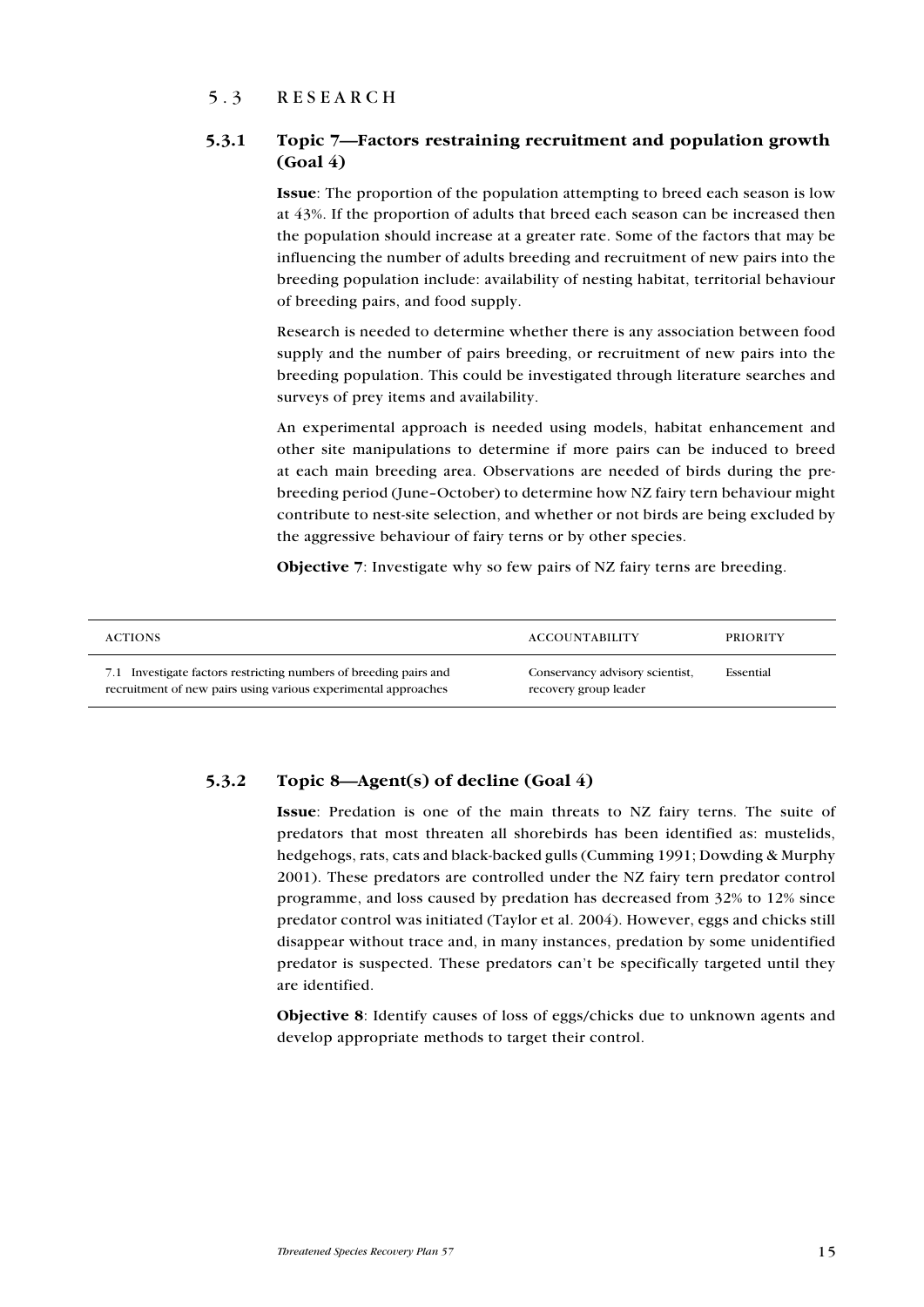<span id="page-15-0"></span>

| <b>ACTIONS</b>                                                                                                                                              | <b>ACCOUNTABILITY</b>                                                           | <b>PRIORITY</b> |
|-------------------------------------------------------------------------------------------------------------------------------------------------------------|---------------------------------------------------------------------------------|-----------------|
| 8.1 Continue video surveillance, increase number of video set-ups to<br>video several nests per site/season                                                 | Recovery group leader,<br>programme managers<br>(Biodiversity assets)           | Essential       |
| 8.2 Review protocols for wardens and ensure that they are skilled in<br>predator sign recognition and maintain tracking tunnels                             | Recovery group leader,<br>programme managers                                    | High            |
| 8.3 Review and trial other methods for determining chick loss. Trial<br>chick transmitters and use to determine location, cause and timing<br>of loss/death | Conservancy advisory scientist,<br>recovery group leader,<br>programme managers | High            |

## 5.3.3 Topic 9—Assess impacts of current management regime (Goal 4)

Issue: Intensive manipulation of eggs has been carried out for many years, and although the benefits of this management have been assessed (Ferreira et al. 2005), no assessment has been made of the effect on survival of transferred eggs or chicks or the long-term impact on the breeding birds. Such intensive manipulations may effect survival of chicks or the life-span of birds used for many cross-fostering attempts.

Objective 9: Determine whether any effects of the current management regime are detrimental to the point of outweighing benefits.

| <b>ACTIONS</b>                                                                                                                                                     | <b>ACCOUNTABILITY</b>                                    | <b>PRIORITY</b> |
|--------------------------------------------------------------------------------------------------------------------------------------------------------------------|----------------------------------------------------------|-----------------|
| Assess impacts of current management regime: effects of transfers<br>9.1<br>on survival of eggs/chicks; long-term breeding potential and<br>survivorship of adults | Conservancy advisory scientist,<br>recovery group leader | Essential       |
| 9.2 Review success of nest manipulation and relocation techniques                                                                                                  | Conservancy advisory scientist,<br>recovery group leader | Essential       |

## 5.3.4 Topic 10—Other research issues (Goal 5)

[To be started within the term of this plan and completed if possible, as funding/ research students are available.]

## Clarify the taxonomic status of the NZ fairy tern

Issue: The NZ fairy tern is currently described as a subspecies (Mathews & Iredale 1913), based on morphological, geographical and behavioural differences (Higgins & Davies 1996). Although recent DNA results have substantiated some aspects of the genetic status (Brunton & Baling 2005; Chambers & Coddington 1997; Chambers & Coleridge 1998), the taxonomic status should be clarified further because the issue is raised regularly.

Action: Further taxonomic review incorporating morphology and behavioural studies should be conducted to clarify the status of the NZ fairy tern.

## Genetic relatedness and DNA variability of the NZ fairy tern assessment of possible effects of inbreeding within the population

Issue: The population could be suffering from inbreeding depression and this may be the cause of the high levels of egg infertility. Some genetic variability may be being maintained within the NZ fairy tern population by breeding site separation.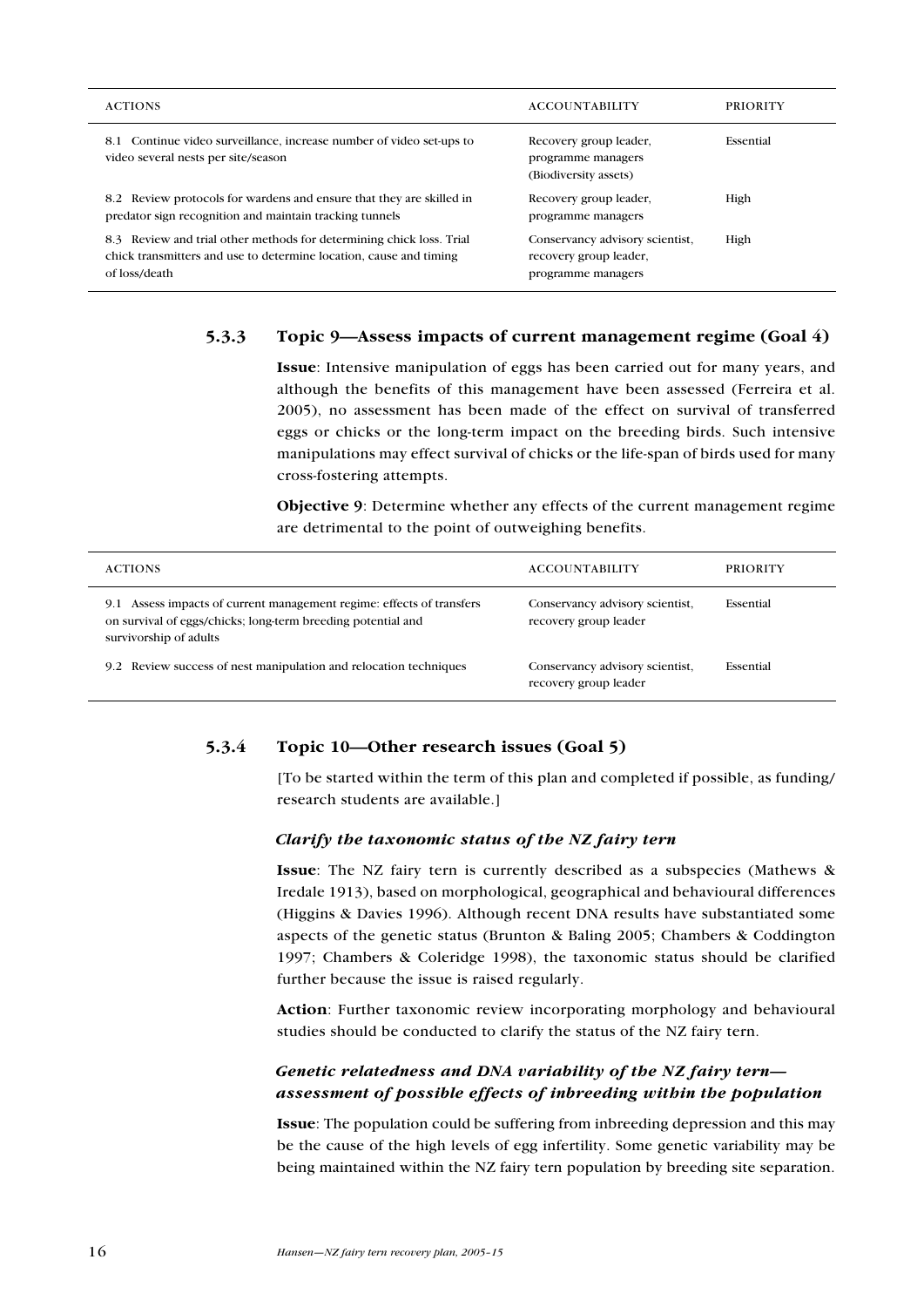We may be able to reduce inbreeding, or may be doing this now, through egg or chick manipulation between sites. Assessing the genetic variability within the population will show how inbred the population is, whether some individuals have more genetic variability than other members of the population, and whether birds breeding at the different harbours carry unique markers for their sites.

Action: Assess the DNA relationships of the existing population to determine family relationships of the extant birds and the extent of genetic variability present in the population. The potential for inbreeding depression to be contributing to egg infertility levels needs to be investigated, through literature searches.

#### Parent–chick recognition and potential for chick manipulation

Issue: The level of parent–chick recognition in NZ fairy terns is unknown. This information is needed to assist with manipulations of chicks, particularly to determine to what age chicks can be transferred.

Action: A literature search should be carried out for information on transfer ages in related birds and trials developed.

#### Parental care of chicks after fledging

Issue: Juveniles stay with their parents after fledging for an undetermined period while being assisted over the initial foraging period, with on-going and frequent feeding. Information such as how long and how much fish juveniles are fed by parents and how long it takes for them to learn to feed for themselves is needed to replicate in the captive situation.

Action: Collect information on parental care of chicks post-fledging.

#### Movements post-breeding

Issue: Once through the post-fledging parental care period, juveniles appear to range independent of parents. Juveniles may use different roost sites than adults in the non-breeding period. Several known non-breeding roost sites are surveyed each year, but there are many birds that are not recorded regularly at these sites. Some birds are missing for up to 6 years in the period between fledging and returning to known flock/breeding sites. Determining the movement of juveniles and non-breeding adults may allow protection to be provided to other flocking sites.

Action: Determine movement of juveniles post-fledging. Trials will be needed with transmitter attachments and/or harnesses and to determine best practice methods and range for tracking.

#### Effects of bombing on fate/survival of eggs and chicks

Issue: There is speculation that the close proximity of the New Zealand Defence Force bombing range to the NZ fairy terns nesting area on South Head, Kaipara Harbour may be impacting upon the birds. Information on the effects on eggs/ chick survival of bombing could be used to advocate and strengthen the protection for NZ fairy tern nesting habitat.

Action: A literature search needs to be carried out for evidence of adverse impacts on hatching or survival of chicks in populations nesting near to bombing ranges.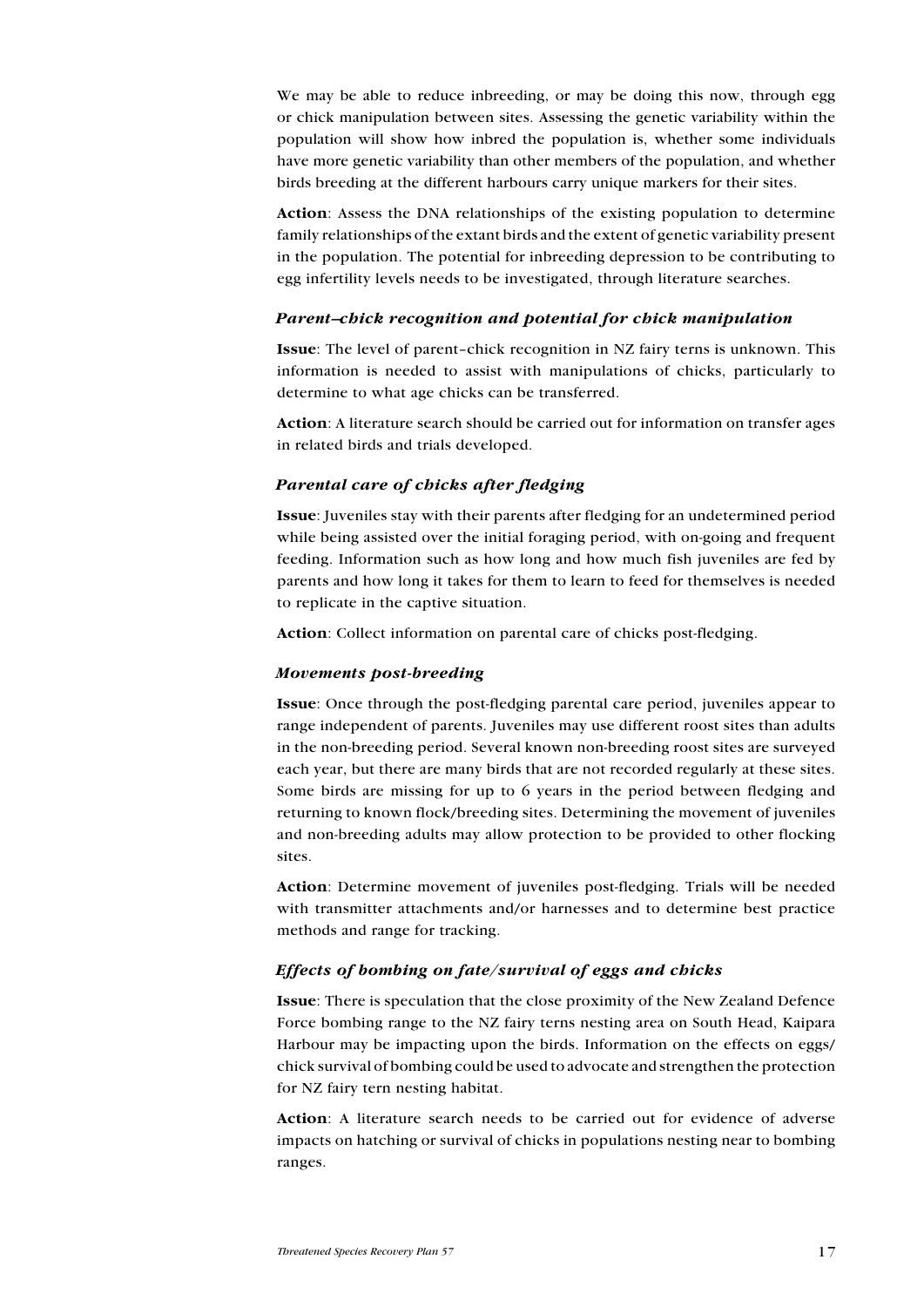## <span id="page-17-0"></span> Techniques for captive rearing of NZ fairy tern chicks for release into the wild

Issue: Chicks from rescued eggs, or removed from first clutches, could be reared in captivity to maximise productivity each season, rather than continuing the transfer of eggs back to a nest in situ prior to hatching. However, the techniques for releasing captive-reared chicks so that they survive on release have not yet been perfected.

Action: If resources become available, then these techniques will need to be improved through trials and information from literature searches.

Objective 10: Start and, if possible, complete the following research projects.

| <b>ACTIONS</b>                                                                                                                                                                                     | <b>ACCOUNTABILITY</b>                                    | <b>PRIORITY</b> |
|----------------------------------------------------------------------------------------------------------------------------------------------------------------------------------------------------|----------------------------------------------------------|-----------------|
| Clarify the taxonomic status of the NZ fairy tern<br>10.1                                                                                                                                          | Conservancy advisory scientist,<br>recovery group leader | High            |
| 10.2 Determine the genetic relatedness and DNA variability of the<br>NZ fairy tern to ascertain relationships between birds and to give an<br>indication of inbreeding within the population       | Conservancy advisory scientist,<br>recovery group leader | High            |
| 10.3 Determine parent-chick recognition stages and the potential for<br>chick manipulation                                                                                                         | Conservancy advisory scientist,<br>recovery group leader | High            |
| 10.4 Determine the extent of parental care of chicks after fledging                                                                                                                                | Conservancy advisory scientist,<br>recovery group leader | High            |
| Conduct research into the movements of adults and juveniles<br>10.5<br>post-breeding, using most current and up-to-date best practice and<br>technology. Likely to involve the use of transmitters | Conservancy advisory scientist,<br>recovery group leader | High            |
| 10.6 Literature searches on effects of bombing on fate/survival of<br>eggs and chicks                                                                                                              | Conservancy advisory scientist,<br>recovery group leader | High            |
| Captive rearing of NZ fairy tern chicks for release into the wild<br>10.7                                                                                                                          | Conservancy advisory scientist,<br>recovery group leader | High            |

## 6. Acknowledgements

Thankyou to all the members of the NZ Fairy Tern Recovery Group who contributed to the completion of this plan: Tony Beauchamp, Dianne Brunton, Andrew Nelson, Richard Parrish, Gwenda Pulham, Rosalie Stamp, Graeme Taylor, Audrey Williams, David Wilson and Thelma Wilson. Thankyou also to the other interested individuals for their involvement and comments on the plan including Gerard Pilon, Jeannie Preddey, Tony Habraken, Marlene Baling and Lynnell Greer; to the iwi, the DOC managers Keith Hawkins and Rolien Elliot, and members of the Conservation Board. The NZ Fairy Tern Recovery Group acknowledge the following contributions: Auckland Zoological Park for providing expertise and facilities for the captive incubation of NZ fairy terns; and Northland, Auckland, and South Auckland members of the Ornithological Society of New Zealand, who volunteered many hours of time to assist with the monitoring of NZ fairy tern. There are too many individuals to name, but without your contribution, recovery of the NZ fairy tern would be more difficult. Many iwi groups, local community, and Conservation Corps members also assist the programme—thank you all for your efforts.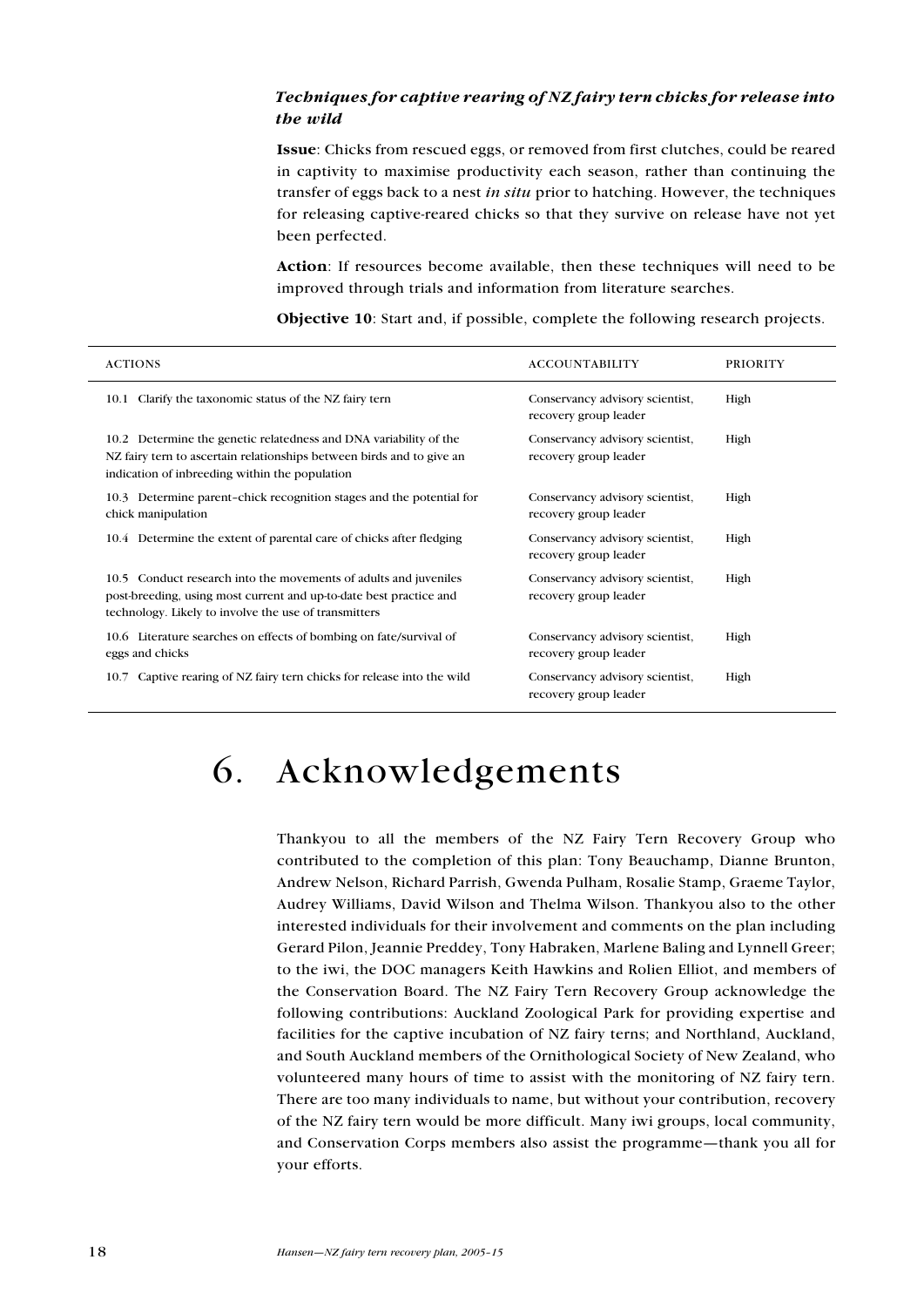## <span id="page-18-0"></span>7. References

- Anon. 2000. The New Zealand biodiversity strategy. February 2000. Our chance to turn the tide. Department of Conservation and Ministry for the Environment, Wellington. Or see the website: http://www.biodiversity.govt.nz
- Brunton, D.; Baling, M. 2005. Conservation genetics of the New Zealand fairy tern (Sterna nereis davisae). Unpublished report to the Department of Conservation, University of Auckland, Auckland.
- Buller, W.L. 1888. History of the birds of New Zealand. Wellington.
- Chambers, G.K.; Coddington, S.J. 1997. Molecular systematics of New Zealand fairy tern (Sterna nereis davisae) based on mitochondrial DNA sequences. Unpublished report, Institute for Molecular Systematics, School of Biological Sciences, Victoria University, Wellington. 9 p.
- Chambers, G.K.; Coleridge, S.J. 1998. Molecular systematics of New Zealand fairy tern (Sterna nereis davisae) based on mitochondrial DNA sequences. Conservation Advisory Science Notes 182. Department of Conservation, Wellington.
- Cumming, A. 1991. The New Zealand dotterel (tuturiwhatu) problems and management. Unpublished MSc thesis, University of Auckland, Auckland.
- DOC 2002. Department of Conservation Statement of Intent 2002–2006. Presented to the House of Representatives pursuant to section 38 of the Public Finance Act 1989. C.13 SI (03). Department of Conservation, Wellington. Annual updates may be viewed on the DOC website under Publications, then Corporate, then follow the links to Statement of Intent.
- DOC 2006. Department of Conservation Statement of Intent 2006–2009. Presented to the House of Representatives pursuant to section 38 of the Public Finance Act 1989. C.13 SI (06). Department of Conservation, Wellington.
- Dowding, J.; Murphy, E. 2001. The impact of predation by introduced mammals on endemic shorebirds in New Zealand: A conservation perspective. Biological Conservation 99: 47–64.
- Ferreira, S.M.; Hansen, K.M.; Parrish, G.R.; Pierce, R.J.; Pulham, G.A.; Taylor, S. 2005. Conservation of the critically endangered New Zealand fairy tern. Biological Conservation 125: 345–354.
- Heather, B.D.; Robertson, H.A. 1996. The field guide to the birds of New Zealand. Viking, Auckland. 432 p.
- Higgins, P.J.; Davies, S.J.J.F. (Eds) 1996. Handbook of Australian, New Zealand, and Antarctic birds. Vol. 3. Snipes to pigeons. Oxford University Press, Melbourne.
- Hitchmough, R. (Comp.) 2002. New Zealand Threat Classification System lists 2002. Threatened species occasional paper 23. Department of Conservation, Wellington.
- Honnor, L.; Hansen, K.M. 1998. New Zealand fairy tern operational manual. Unpublished report held by Northland Conservancy, Department of Conservation, Whangarei.
- Jowett, C. 1986. Report on the management of Papakanui spit, Mangawhai and Waipu wildlife refuges, with particular reference to fairy terns, over the 1985–86 summer. Unpublished report held by Northland Conservancy, Department of Conservation, Whangarei.
- MacDonald, N. 1953. Inquiry into the status of fairy tern in New Zealand. Interim report. Notornis 5: 84.
- Mathews, G.M.; Iredale, T. 1913. A reference list of the birds of New Zealand. Ibis s10: 245.
- Mitchell, A.S.; Chambers, G.K. 1998. Molecular systematics of New Zealand fairy tern Sterna nereis davisae. Unpublished report, Institute of Molecular Systematics, School of Biological Sciences, Victoria University, Wellington.
- Oliver, W.R.B. 1955. New Zealand birds. AH & AW Reed, Wellington.
- Parrish, G.R.; Honnor, L. 1997. New Zealand fairy tern (Tara-iti) Sterna nereis davisae recovery plan. Threatened Species Recovery Plan 23. Department of Conservation, Wellington.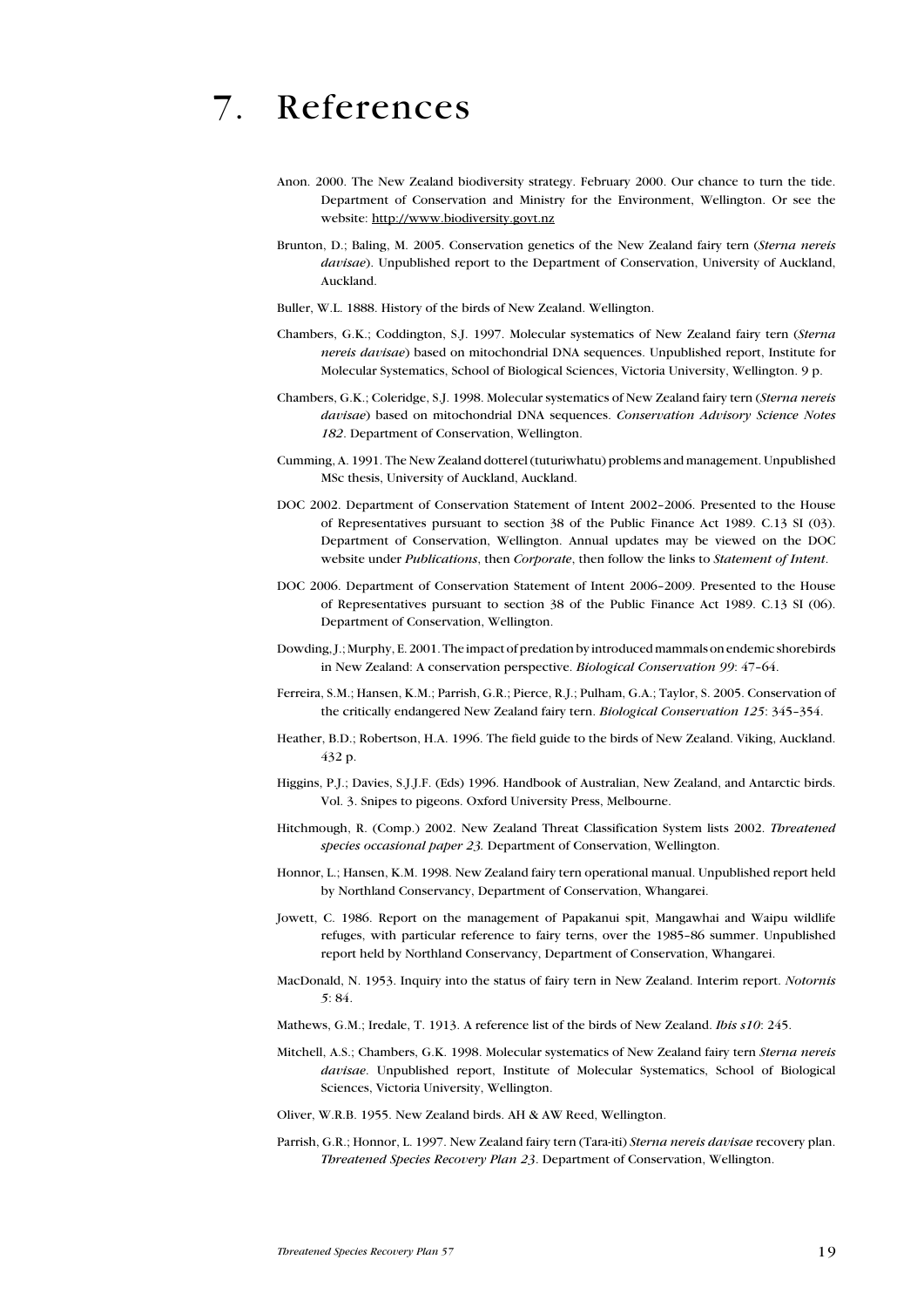- Taylor G.; Hansen, K.; Ferreira, S. 2004. Technical review of the New Zealand Fairy Tern Recovery Programme. Unpublished report of Biodiversity Recovery Unit, Department of Conservation, Wellington.
- Treadgold, S.J. 2000. Behavioural ecology of the New Zealand fairy tern (Tara-iti) Sterna nereis davisae: implications for management. Unpublished MSc thesis, Massey University, Palmerston North, New Zealand.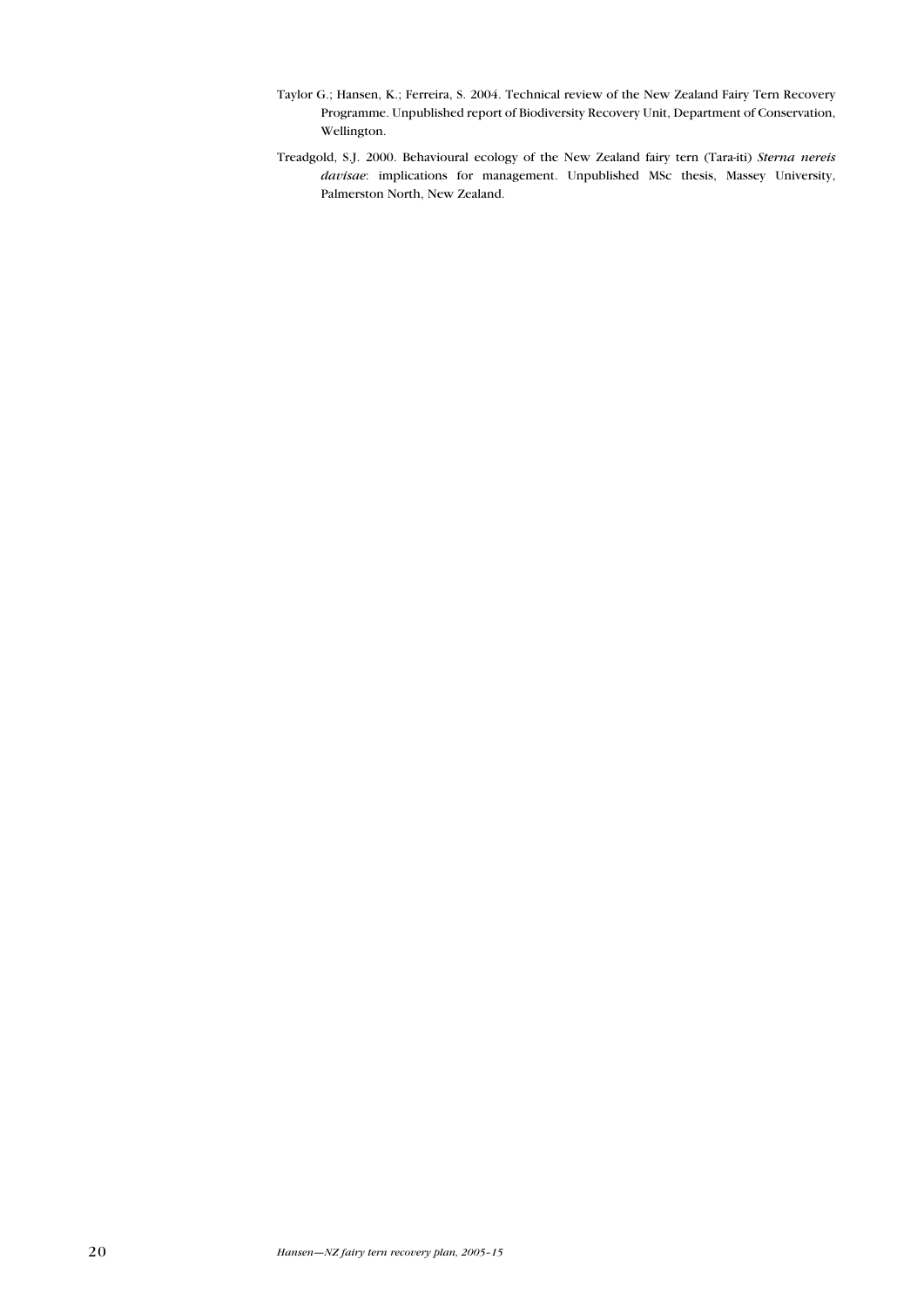# <span id="page-20-0"></span>Appendix 1

## REVIEW OF THE NZ FAIRY TERN RECOVERY P L A N, 1997-2002

The previous plan (Parrish & Honnor 1997) detailed goals and objectives to achieve recovery of the NZ fairy tern for five years from 1997 to 2002. These objectives are reviewed and the outcomes detailed below.

#### Long-term goal

To increase the population of fairy tern, improve their conservation status • from Category A (endangered) to Category B (threatened) and expand their breeding range back into parts of their former range.

Progress: The conservation status of NZ fairy tern has remained as endangered (Nationally Critical (Hitchmough 2002)) but they have expanded into former parts of their breeding range, Pakiri).

#### Short-term goals

To prevent the extinction of the New Zealand subspecies •

Progress: The extinction of the NZ fairy tern has been prevented in the shortterm, with the risk of extinction within 50 years decreasing from 0.52 to 0.39 (Ferreira et al. 2005).

• To increase the breeding population by 25% by 2002

Progress: The breeding population did not increase by 25% by 2002, but remained static. However, the number of NZ fairy terns increased from an estimated 30 to an estimated 35–40.

## **Objectives**

Six objectives set the direction for the five-year period 1997–2002.

## Objective 1 To protect all known breeding pairs and nesting areas, including individuals found at new sites by employing wardens to carry out the following duties

• Fencing nest sites; monitoring breeding attempts (egg laying, hatching, and fledging); recording the details of egg and chick failures; monitoring tidal and weather conditions and implementing protection measures i.e. sandbagging, nest relocation, holding in captivity; manipulation of eggs and chicks; recording notable fairy tern behaviour i.e. interaction between conspecifics and other species; assisting with the control of predators and recording predator incidents and presence of sign (e.g. tracks and scats); video surveillance of nesting attempts; advocacy and education; compliance and law enforcement.

Outcome: Wardens were employed to cover Waipu, Mangawhai and Papakanui over the period of the plan and at Pakiri when a pair started nesting there in 2003, and continuing at all sites up to the release of this plan.

• Produce a Shorebird Manual detailing duties and to provide guidance in the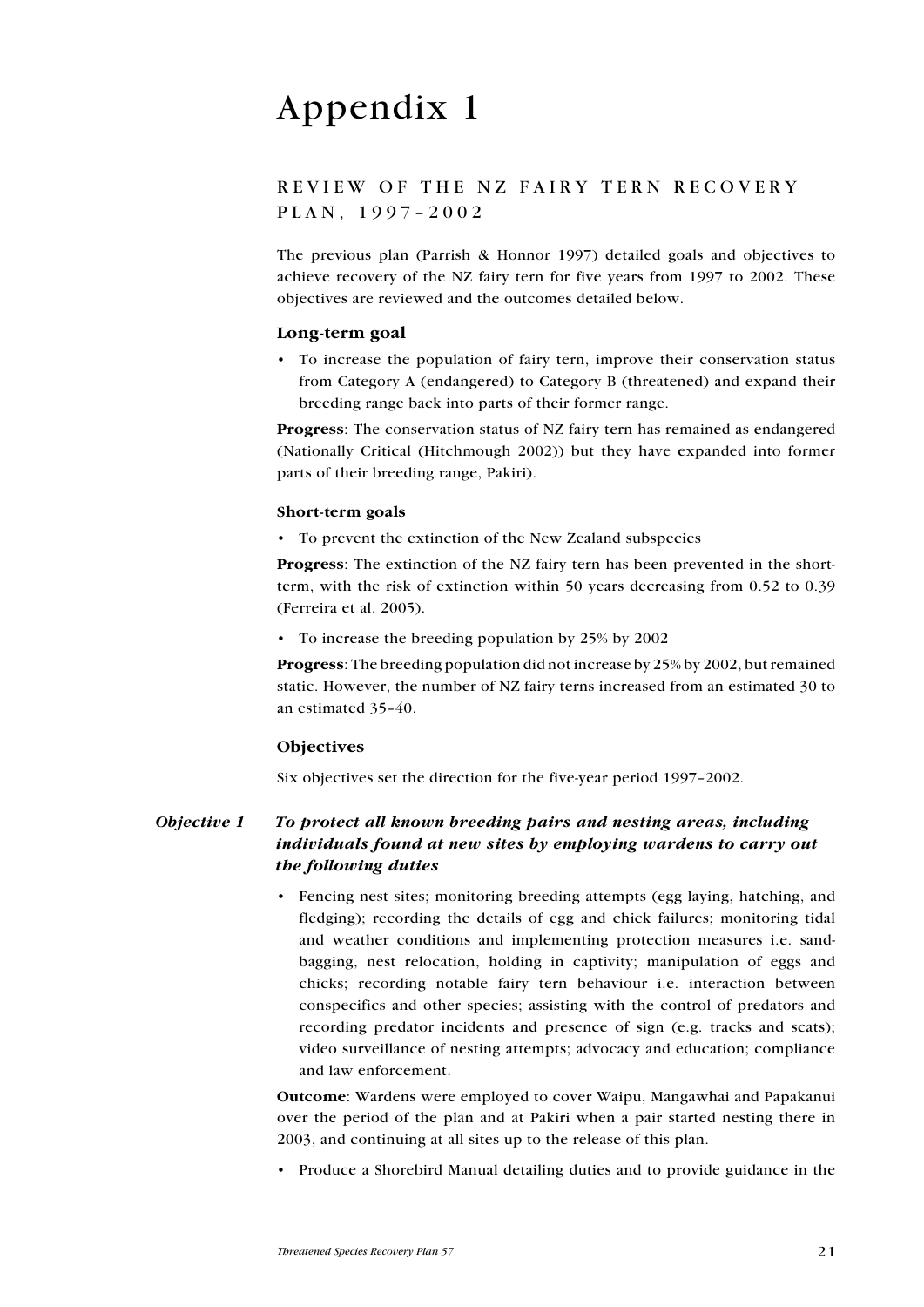field.

Outcome: A Shorebird Protection Manual was written in 1998 (Honnor & Hansen 1998) and has been up-dated several times since that date.

Continue video surveillance of nests. •

Outcome: Video surveillance of nests was carried out at Mangawhai from 1995/96 until 2000/01, at Waipu in 1999/2000 and 2001/02, and was to be used at Papakanui in 1997/98 but was not continued with because of problems with the equipment. However, no data on predators or disappearance of eggs or young chicks has been recorded on video.

Continue the predator control that was started at Mangawhai in 1996 and • instigate predator control at Waipu and Papakanui.

Outcome: Predator control continued at Mangawhai from 1996, commenced at Waipu in 1997 and at Papakanui in 1998.

#### Objective 2 Maximise chick productivity by manipulation

Candle all eggs at the earliest possible stage to determine fertility. •

Outcome: All eggs were candled to determine fertility (apart from those eggs which disappeared through weather events or suspected predation prior to being candled). Eggs were generally candled between 7 and 12 days of age, but have been candled earlier at 3 days. Eggs were weighed when candled, if weather and other conditions, such as proximity to other nests, permitted.

• Move eggs between nests so that each pair is incubating at least one fertile egg. Weigh eggs when handled.

Outcome: Eggs were regularly moved between nests so each pair incubated at least one fertile egg. Eggs were not always weighed due to time required for the transfers and to reduce disturbance to the birds.

• Protect eggs and chicks in the nest from flooding by sandbagging or relocating the eggs or chicks to an elevated site. Otherwise hold eggs/chicks until the threat has passed. Use 'dummy' eggs to replace real eggs.

Outcome: Eggs and chicks were protected from flooding by sandbagging or relocation. 'Dummy' eggs were regularly used. No situation arose where eggs/ chicks held over tidal threat and returned to nest—needs to be trialled in future.

• Mobile chicks threatened by flooding/tides/wind will be moved progressively to a safer, elevated site, or provided with shelter (e.g. driftwood).

Outcome: Mobile chicks were left to move on their own. Shelter was available naturally (e.g. driftwood on present on site) or artificially provided—e.g. half plastic drainage pipes put out for chicks at Papakanui to provide cover from potential predation from black-backed gulls (2001/02).

• Abandoned eggs/chicks will be fostered into the nest of another fairy tern.

Outcome: Abandoned eggs were regularly cross-fostered into other fairy tern nests, often via Auckland Zoo, until nests in situ became available. Pipping eggs or newly hatched chicks were transferred only a couple of times.

• Fostering of eggs/chicks to white-fronted terns will be considered if they can't be fostered to a fairy tern nest. Raising fairy terns in captivity will be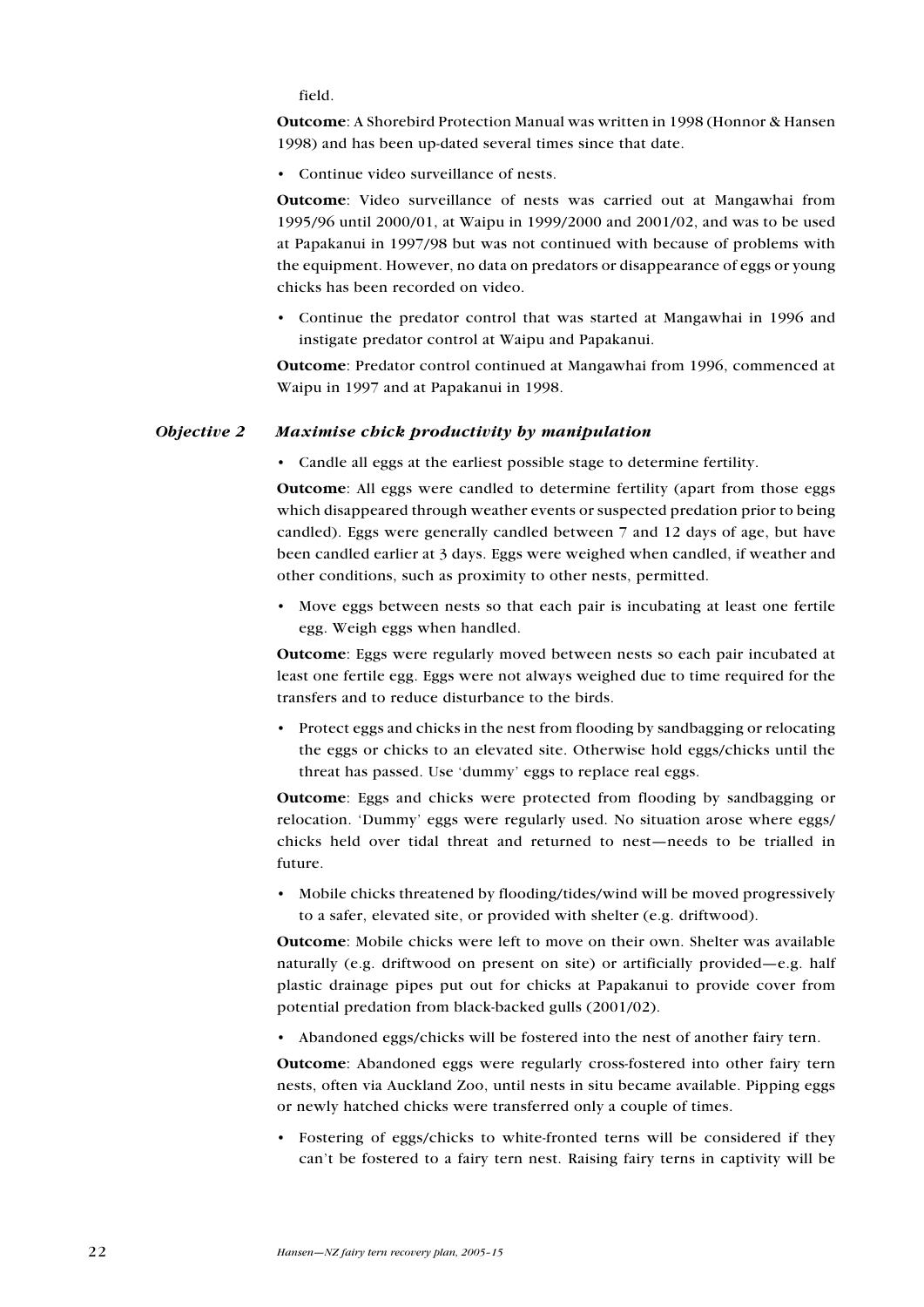considered a last option.

Outcome: Trials with rearing white-fronted tern chicks as analogue species for NZ fairy tern were carried out at Auckland Zoo in 1998/99 with the decision being made that white-fronted terns were not suitable for cross-fostering of NZ fairy tern chicks.

## Objective 3 Measure the population parameters and monitor the population dynamics of NZ fairy tern

• Continue banding chicks from all breeding sites.

Outcome: All chicks were banded from all breeding sites.

Attempt to band adults in the population which are non-banded. •

Outcome: Attempts were made to band non-banded adults: one adult was caught and banded (1999), several other attempts to catch a breeding adult were not successful. However, as of 2005 there appear to be only 2 non-banded birds remaining in the population and these older birds will soon disappear through old age.

Establish a database for NZ fairy tern to record breeding attempts and histories • and sightings of banded and un-banded birds.

Outcome: A breeding and sightings database has been set up in Access to record breeding histories and all sightings of banded and non-banded birds. The database is updated regularly (at least twice a year).

Carry out a breeding census in late December. Current, former and potential • breeding sites will be checked around the Northland Peninsula and the Kaipara harbour.

Outcome: A breeding census was carried out in December 1998 with no new breeding sites found. Because of the large number of people required to cover the large areas, the census wasn't repeated. However, several potential sites are visited as part of other surveys carried out by OSNZ and regular fairy tern monitoring.

A post-breeding census will be carried out in late April at all current, former • and potential flock sites. Surveys of known winter flock sites will be carried out from late March to May every year.

Outcome: A post-breeding census was carried out in April 1998. Regular winter monitoring has provided enough sightings to estimate the population size each year without carrying out a census. Surveying known winter flock sites annually between March and May will continue.

## Objective 4 Review and improve the legal status of the breeding and flocking habitat of fairy tern, and protect all known and potential habitat from development

- The legal status of all three breeding sites will be reviewed and steps taken to make changes if appropriate.
- Increase the legal status of Waikiri Creek flock site from Stewardship Area to higher level of protection, possibly Wildlife Refuge.

Outcome: There has been no progress on changing the legal status of the breeding sites and flock site at Waikiri Creek.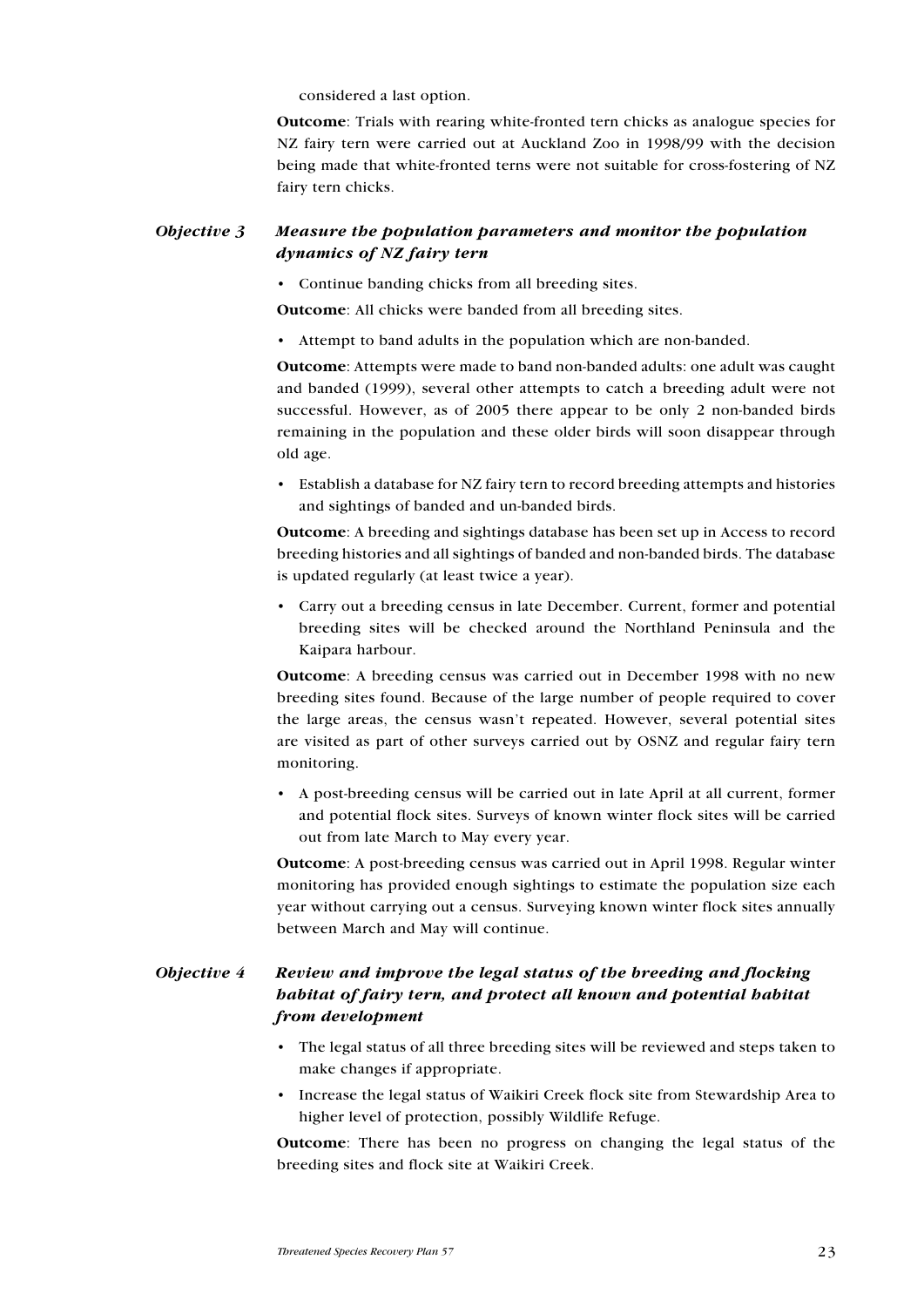- Consultation with planning authorities to inform them of the location of NZ fairy tern sites and habitat protection requirements.
- The Department will object to planning applications which will affect known and potential breeding and flocking sites, and consider legal action to halt unauthorised modification of habitat.

Outcome: The Department has been involved with input to regional and planning authorities in regards to protecting NZ fairy tern habitat from modification, for example sand extraction consents at Mangawhai.

• New dog control legislation will be used to make flocking and nesting areas 'no dog' zones and advocacy measures will be used at every opportunity.

Outcome: Bylaws have been passed under the Dog Control Act (1996) to designate the east coast NZ fairy tern nesting areas 'closed' no dog areas.

## Objective 5 Raise public awareness of the need for the conservation of fairy tern through the following actions

• Continue media releases on the results of fairy tern breeding attempts and their population dynamics, and write articles on the New Zealand fairy tern.

Outcome: Media release and articles have been written on NZ fairy tern each season.

• Produce a pamphlet for New Zealand fairy tern.

Outcome: A NZ fairy tern pamphlet was produced in 2002.

Erect further signage at Papakanui Spit and Waikiri Creek. •

Outcome: Signage on NZ dotterels has been erected at Waikiri Creek, but no more NZ fairy tern signs have been erected at Waikiri Creek or Papakanui.

• Involve local people and give public presentations.

Outcome: People from local communities are regularly involved and public presentations are given each season.

Instigate and support the production of a Fact Sheet for New Zealand fairy tern. •

Outcome: A fact sheet on NZ fairy terns is located on the DOC Website; the pamphlet is available as a printed fact sheet.

• Investigate possible sponsorship of fairy tern recovery.

Outcome: No opportunities for sponsorship have been followed up because of lack of resources and staff time.

#### Objective 6 Formalise a Fairy Tern Recovery Group

- The members will meet regularly to discuss and monitor progress of the recovery programme toward achieving the goals and objectives of the Recovery Plan.
- The Recovery Plan will be reviewed regularly to measure the effectiveness of •the programme in terms of money spent and allow for changes to be made to the Plan to improve conservation efforts.

Outcomes: The NZ Fairy Tern Recovery Group was formalised in 1997 and holds a recovery group meeting every year following the breeding season.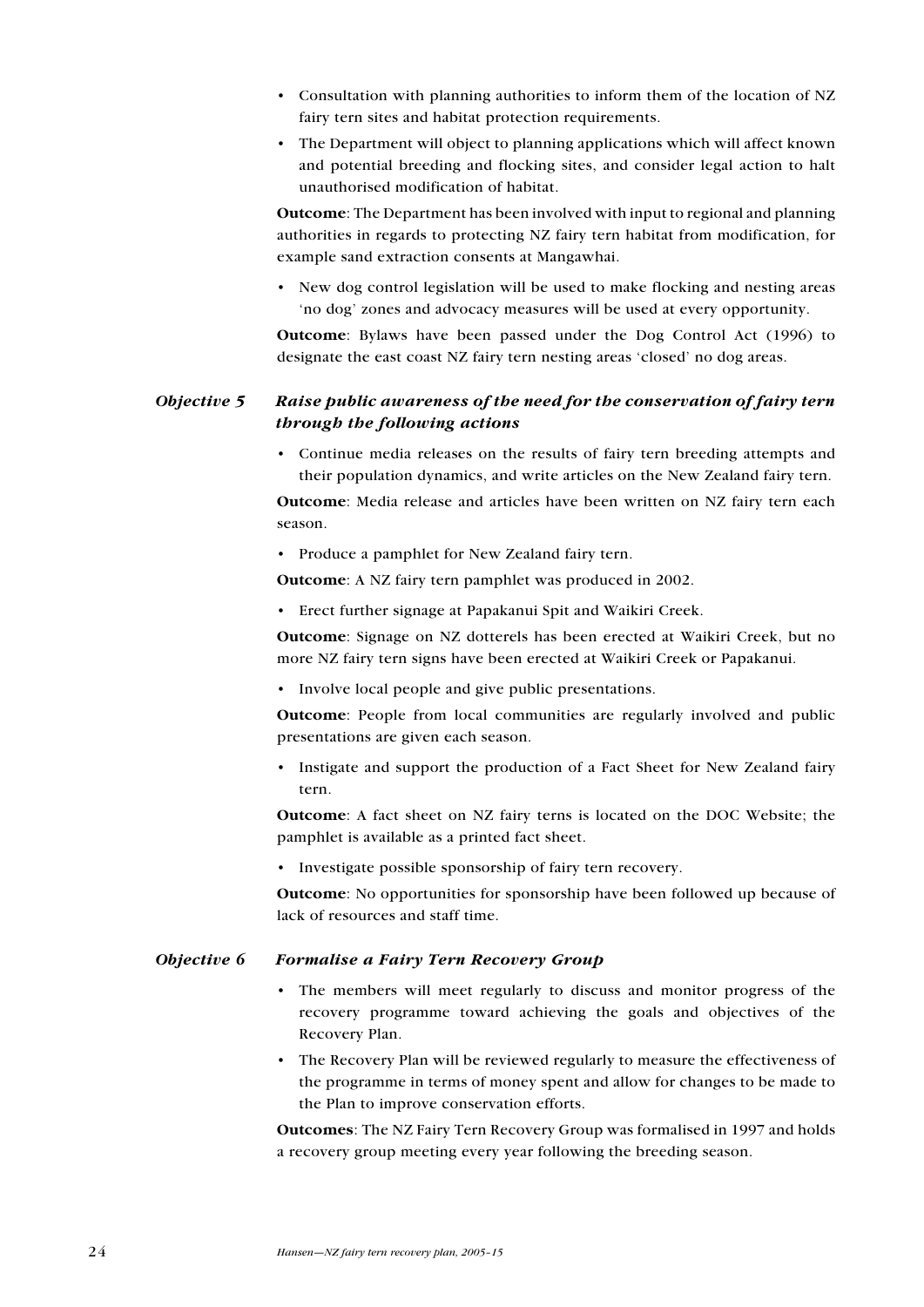Management protocols were developed to detail best practice methods for manipulations and this is discussed and up-dated following each breeding season.

A technical review was carried out on the programme in 2004 (Taylor et al. 2004) to assess effectiveness of the programme in terms of the money spent and details further actions for recovery of the NZ fairy terns.

#### Research topics

Eleven topics were identified for research (listed in priority order).

- Sexing of fairy terns
- Nest relocation
- Cause of predation •
- Taxonomic status of New Zealand fairy tern •
- Life expectancy
- Movement and migration
- Parent–chick recognition and parental care •
- Hatching and rearing of tern chicks in captivity
- Nest protection cages •
- Assessing plumage •
- Habitat requirements •

#### Research completed

- Sexing of fairy terns—started with collection of blood samples in 1999 (Treadgold 2000) and is on-going with chick feather samples taken each season. •
- Nest relocation—only a few trials carried out, further work needed.
- Cause of predation—no further data has been collected since video monitoring of Caspian terns in 1996; extensive video monitoring of NZ fairy terns has not recorded any incidents of predation. Sign and evidence of predation is recorded but the cause of disappearance of eggs/chicks has not been identified.
- Taxonomic status—preliminary work was carried out by Chambers & Coddington (1997), Chambers & Coleridge (1998), Mitchell & Chambers (1998), and further studies undertaken in 2004–05 (Brunton & Baling 2005). •
- Life expectancy-data analysed and written up: Ferreira et al. 2005.
- Movement and migration—no research carried out, only data collected during post-breeding monitoring. Trials with transmitter attachment carried out on a NZ fairy tern chick at Auckland Zoo in 1999, but were abandoned because of the adverse effect on the flight of the chick.
- Parent-chick recognition and parental care—no research carried out.
- Hatching and rearing of tern chicks in captivity—some trials carried out, further work needed to rear chicks that have behaviours to survive on release. •
- Nest protection cages—no research carried out. •
- Assessing plumage—some data collected and entered in database, no analysis done since 1997.
- Habitat requirements—some work done through M.Sc. thesis research (Treadgold 2000); further work needed to increase data collected. •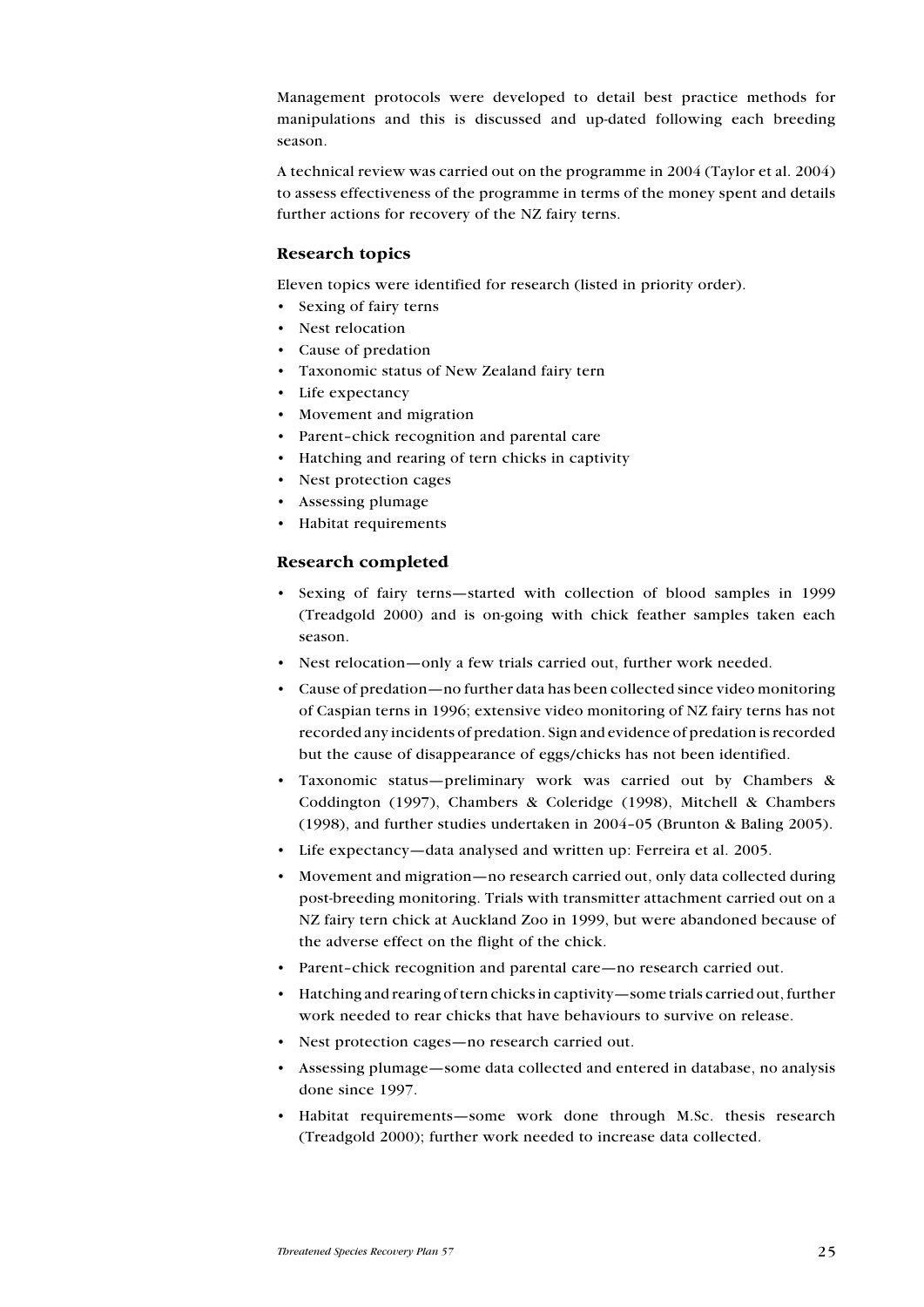# <span id="page-25-0"></span>Appendix 2

## MANAGEMENT ACTIONS FOR THE PROTECTION OF NESTING NZ FAIRY TERNS

Wardens are employed to protect fairy tern nests. The main tasks are:

- Putting up temporary fences and signs around the nest sites to discourage people from approaching nests
- Patrolling the beaches to ensure no vehicles, motorbikes, horses, dogs or people approach the nests
- Monitoring egg laying, hatching and fledging of chicks •
- Candling eggs to check for fertility •
- Recording details about egg and chick failures
- Monitoring high tide and weather conditions to detect if nests are at risk of being lost to sea surges and storms
- Implementing protection measures such as sand-bagging and nest relocation and removing eggs or chicks from nests at risk
- Manipulating eggs and chicks to maximise productivity •
- Recording fairy tern behaviour and interaction
- Predator control and looking for predator sign near nests
- Operating nest surveillance equipment
- Public awareness of the recovery programme
- Compliance and law enforcement (CLE)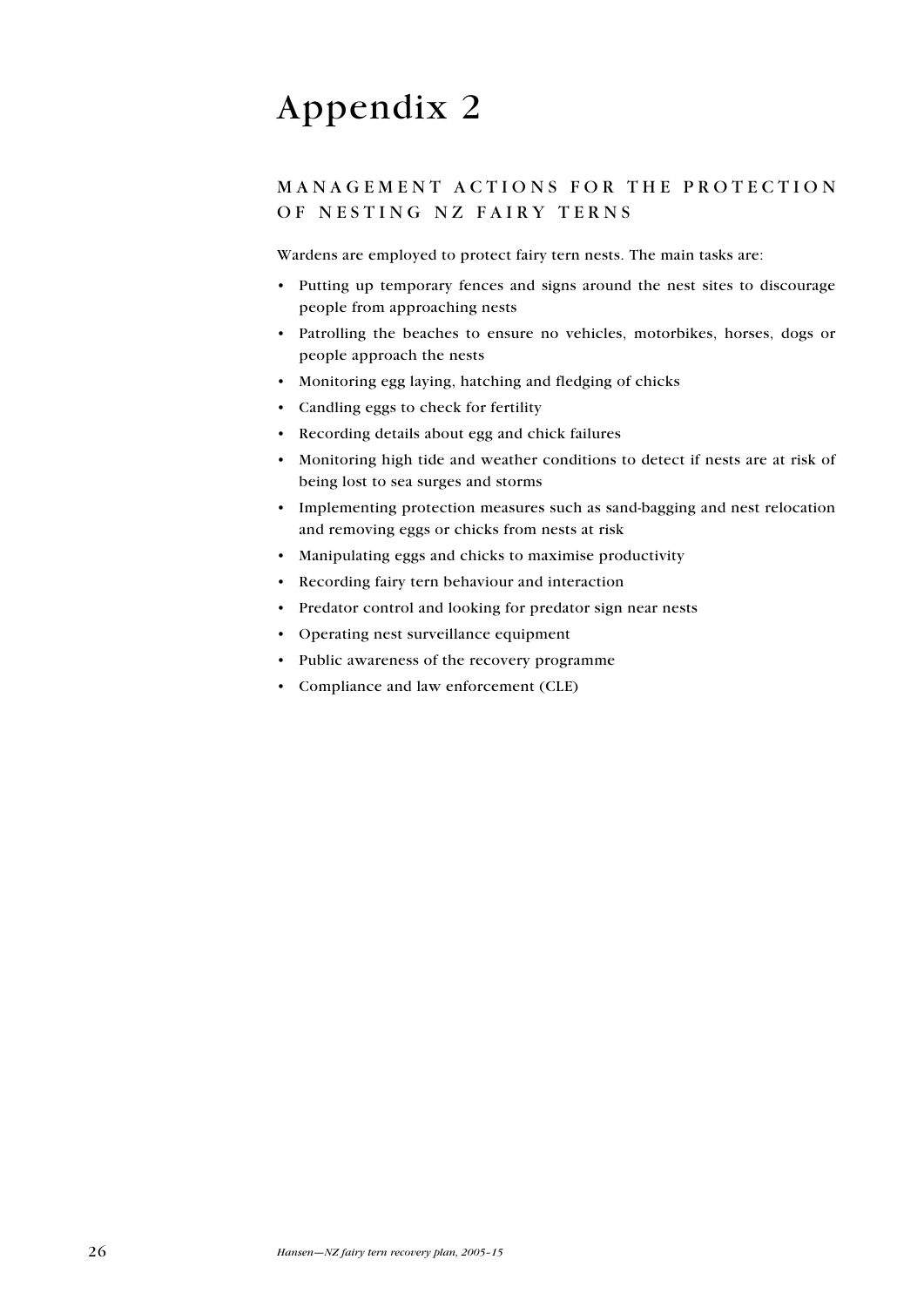# <span id="page-26-0"></span>Appendix 3

## MANAGEMENT PROTOCOLS

[Reviewed and up-dated annually by the NZ Fairy Tern Recovery Group after each breeding season. Contact the Recovery Group Leader for an up-dated version<sup>1</sup>

### Rescue intervention

If environmental conditions are deteriorating or abandonment is detected, then the following action is to be taken:

- Remove the complete clutch and place immediately into a portable incubator (must be at appropriate temperature).
- Where the option of placing out fake eggs exists, this should be done. •
- Eggs are to be transported to Auckland Zoo immediately. •
- Situation to be assessed by Recovery Group following safe incubation of eggs. Then cross-foster or return to parents at approximately 20 days into incubation.

#### Management intervention

The objective is to maximise productivity such that the majority of adult pairs will have an opportunity to rear chicks in the wild. This may involve crossfostering eggs or chicks to some pairs to increase productivity. Decisions will be made on a case-by-case basis. If quick decisions need to be made, and not all Recovery Group members can be contacted, then the Recovery Group Leader and Project Mangers will make judgement calls.

For all nests the following information should be recorded:

#### Need to know

- Fertility of the clutch on the ground—candle eggs at 10 days + 3.
- Pair(s) breeding history—known producers/good parents?
- Risks at the nest site—can these be managed? Unsafe sites are those prone to flooding or moving dunes or strong winds.

Given this information, potential donor and recipient nests for re-nesting and cross-fostering will be identified.

#### Recipient nests

- Should be within 50% of the incubation period (i.e. 23 days + 11 days) of the donor nest.
- When clutches are split (e.g. one egg transferred) the recipient nest egg and transferred egg should hatch within 4 days of each other.

<sup>1</sup> Contact the New Zealand Fairy Tern Recovery Group via any office of the Department, or write to the Manager, Threatened Species Section, Terrestrial Conservation Unit, Department of Conservation, PO Box 10420, The Terrace, Wellington 6143.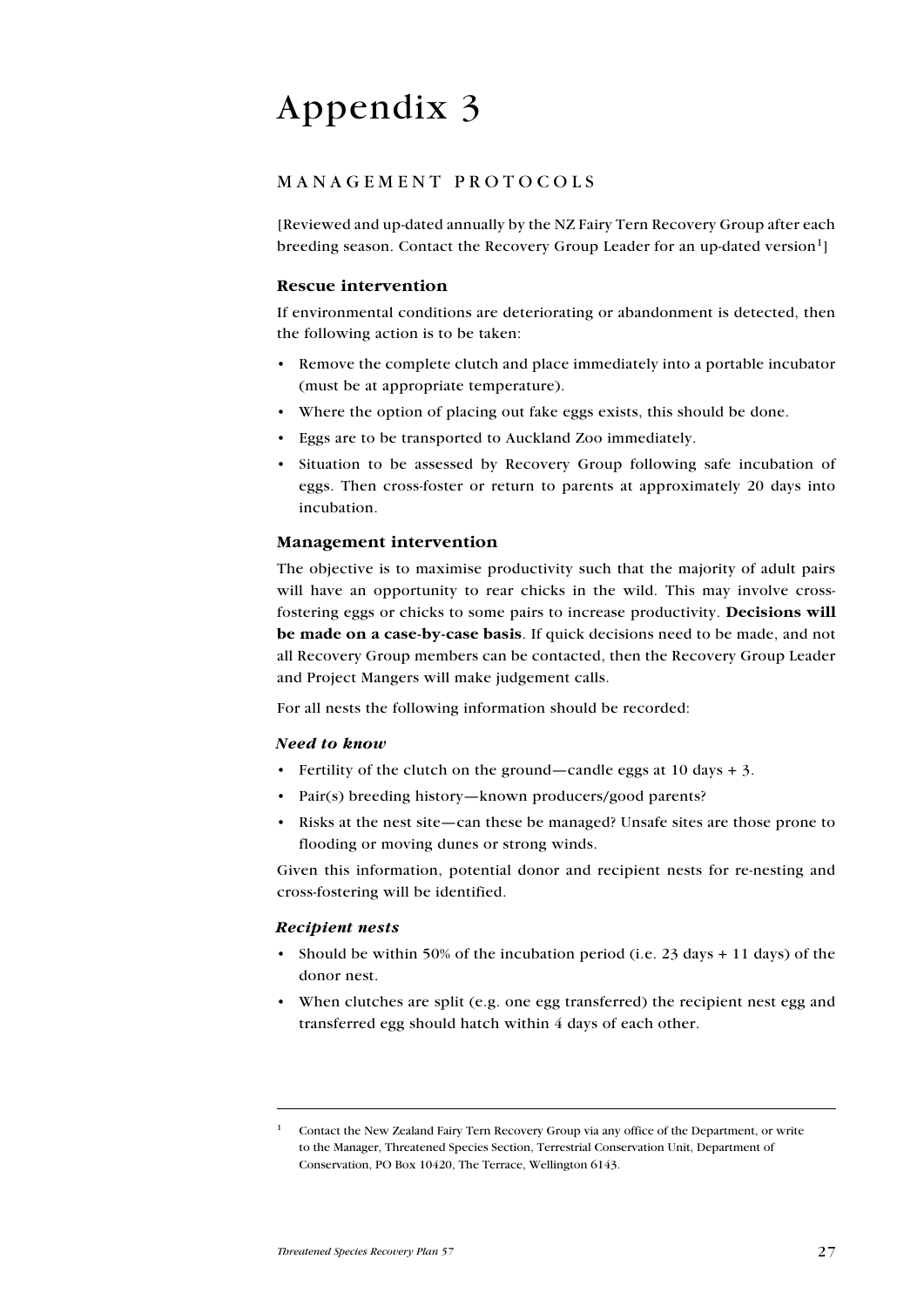#### First nest attempts

From October to the first week of December.

All nests on the ground during this period will be assessed and the above information recorded. Each case will then be discussed and one of the following procedures will be undertaken, if management is deemed necessary.

Procedure: Remove complete clutch of fertile eggs from 'good breeders' so that they will abandon to re-nest.

Either: Directly cross-foster fertile eggs into recipient nest of 'infertile pair'.

Or: Transfer eggs to Auckland Zoo for temporary incubation in safe conditions. Cross-foster into recipient nest at approximately day 20.

## First time breeders

Situation applies when neither parent has reared a chick (generally 2–3-year-old birds). Do not want to re-nest first-time breeders, but there is a probability that the parents will not be able to raise 2 chicks. There are several scenarios laid out below.

- If: First-time breeders produce a clutch of 2 fertile eggs
- And: There is a recipient nest containing infertile eggs available within 50% incubation period of the donor nest, or
- The recipient nest has 1 of 2 eggs infertile and is the same age as the donor egg
- The recipient pair, at first nest attempt, is unlikely to produce a second viable clutch if re-nested, as assessed by their breeding history or the lateness of the season
- Then: Remove 1 fertile egg and cross-foster to the recipient nest replacing their infertile egg.

#### Second and third nest attempts

Each case will be discussed and one of the following procedures undertaken if intervention is deemed appropriate.

Procedure: (In the case of 2 fertile eggs in nest).

- Take one fertile egg and replace with a fake. Place in portable incubator at appropriate temperature.
- Observe pair to confirm acceptance within 5 minutes, and providing birds resettle:
- Either: Transfer fertile egg directly to recipient nest. •
- Or: If a recipient nest will be available: Transfer to Auckland Zoo for temporary incubation prior to cross-fostering at approx. day 20.

If the birds do not resettle:

- Replace the egg and wait to see if the birds will settle; if not:
- Remove the egg(s) and replace with fake egg(s).
- Take egg(s) to Auckland Zoo for temporary incubation prior to cross-fostering •at approx. day 20.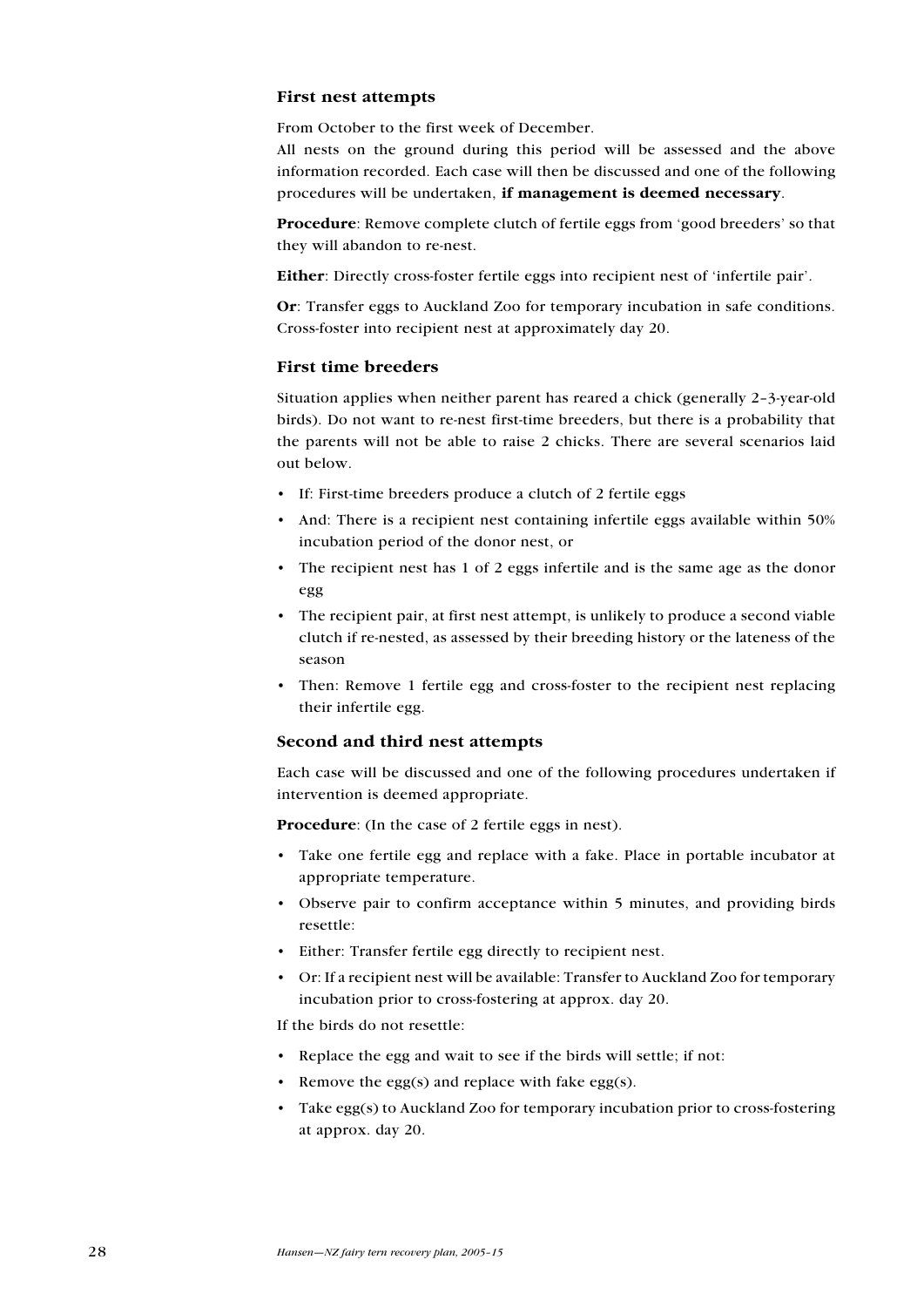#### Captive management

Auckland Zoo will continue to contribute to the programme. The Zoo can assist by:

- Providing support for rescued eggs and chicks in emergency situations.
- Providing incubation facilities and expertise for temporary holding of eggs prior to cross-fostering.
- Providing veterinary assistance as needed.

## Captive rearing trial

The Recovery Group also has a secondary objective to improve knowledge on techniques for hand rearing and release. There is the potential for eggs to be available for captive rearing trials either from first-time breeders or second clutches where cross-fostering options are absent although these trials are dependent upon resources being available from the Department. With funding, the Auckland Zoo may be able to assist with:

- Hardening-off chicks to be released at post-breeding flock sites in March/ April.
- Investigating/providing a flight aviary as a training arena for NZ fairy tern to learn appropriate fishing/diving behaviours.

There are opportunities for positive advocacy and media coverage associated with the Zoo programme and the shorebird display. Zoo staff who are involved are welcome to visit the field sites during the season.

#### Autopsy

All unhatched eggs, dead chicks, or adults are to go to Massey University Pathology Department for autopsy as soon as possible, if cause of death is unknown. Staff are to fill as much information as possible on the Wildlife Health sheets and send along with the specimen.

#### Unhatched eggs

- If eggs are candled as infertile, remove as soon as other egg in clutch has hatched.
- If egg was candled as a fertile/viable embryo, but does not appear to be going to hatch (longest between clutch mates hatch date is 4 days), then 3 days after the first chick hatched check the following: •
	- If parents are still sitting and incubating egg, then leave with parents.
	- If pipping, obviously leave in the nest.
	- If parent leaves one egg, wait for one day and then remove for analysis.

— If you are unsure if parent is incubating but they are moving off the nest a lot, wait until 4 days since the first chick hatched before removing.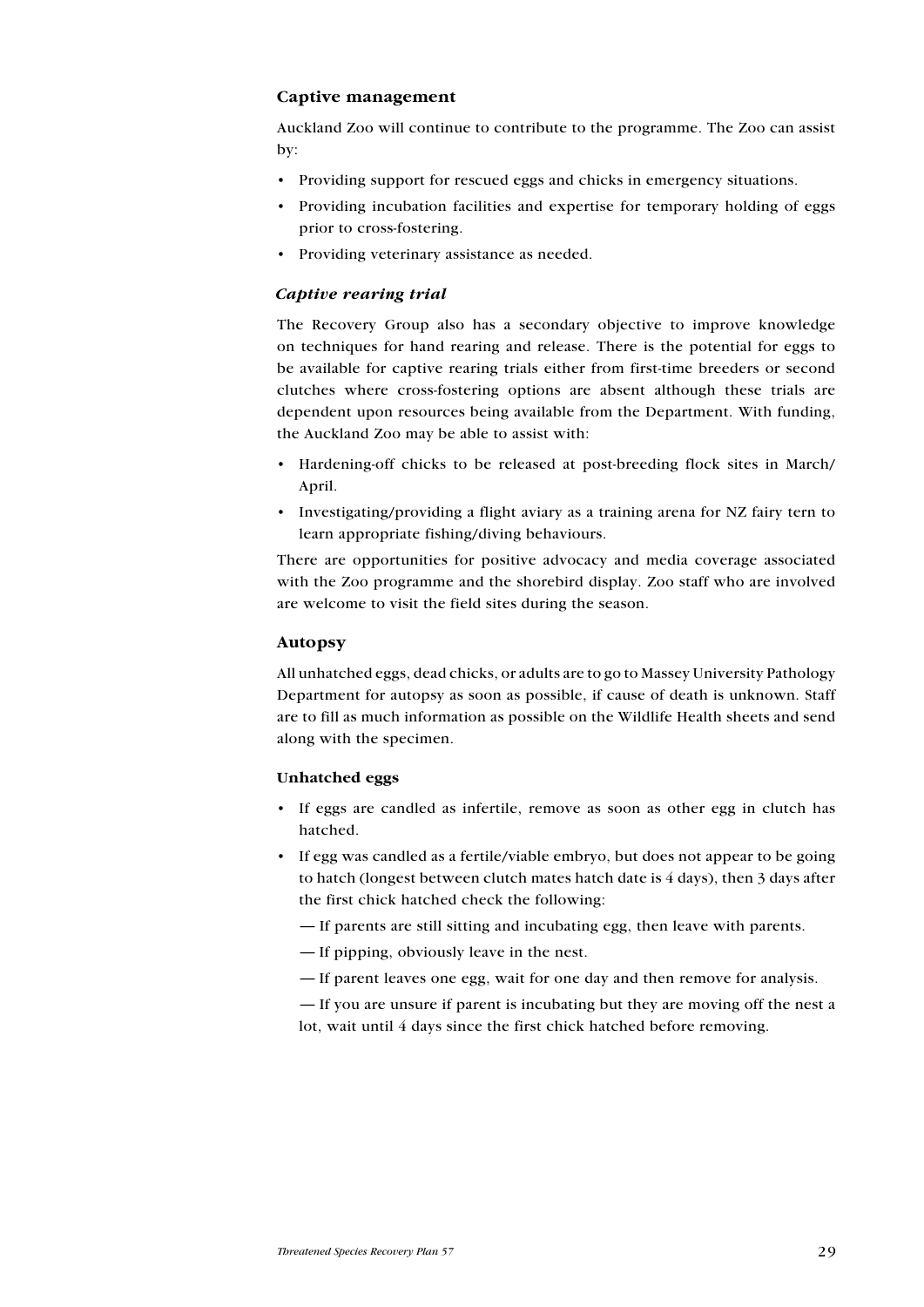# <span id="page-29-0"></span>Recovery plans

This is one of a series of recovery plans produced by the Department of Conservation (DOC). Recovery plans are statements of the Department's intentions for the conservation of a particular species of plant or animal, or group of species, plant or animal community for a defined period. Recovery plans focus on the goals and objectives of recovery management, guide the Department in its allocation of resources and are used to raise public awareness of the recovery process.

A recovery group has been established for the New Zealand fairy tern. This group consists of people with knowledge of the ecology and management needs of the species. The role of the recovery group is to achieve recovery of the species they represent through generation and provision of high quality technical advice. The recovery group prepared this plan in conjunction with people interested in or affected by this plan, or with an expert knowledge of the species. Drafts have been sent to relevant Conservation Boards for comment and to people or organisations with an interest in the conservation management of New Zealand fairy terns. Minor changes to the plan were made as a result of that consultation.

The recovery group will review progress in the implementation of this plan and will recommend to Department managers any changes in management that may be required. Comments and suggestions regarding conservation of New Zealand fairy terns are welcome, and should be directed to the New Zealand fairy tern recovery group via the Northland or Auckland Conservancies, or to the Manager, Biodiversity Recovery Unit, Department of Conservation, PO Box 10420, The Terrace, Wellington 6143.

The recovery planning process provides opportunities for further consultation between the Department, tangata whenua, and others, regarding management of this species. Those interested in being more involved in the management of New Zealand fairy terns, or in receiving information, should also contact the recovery group.